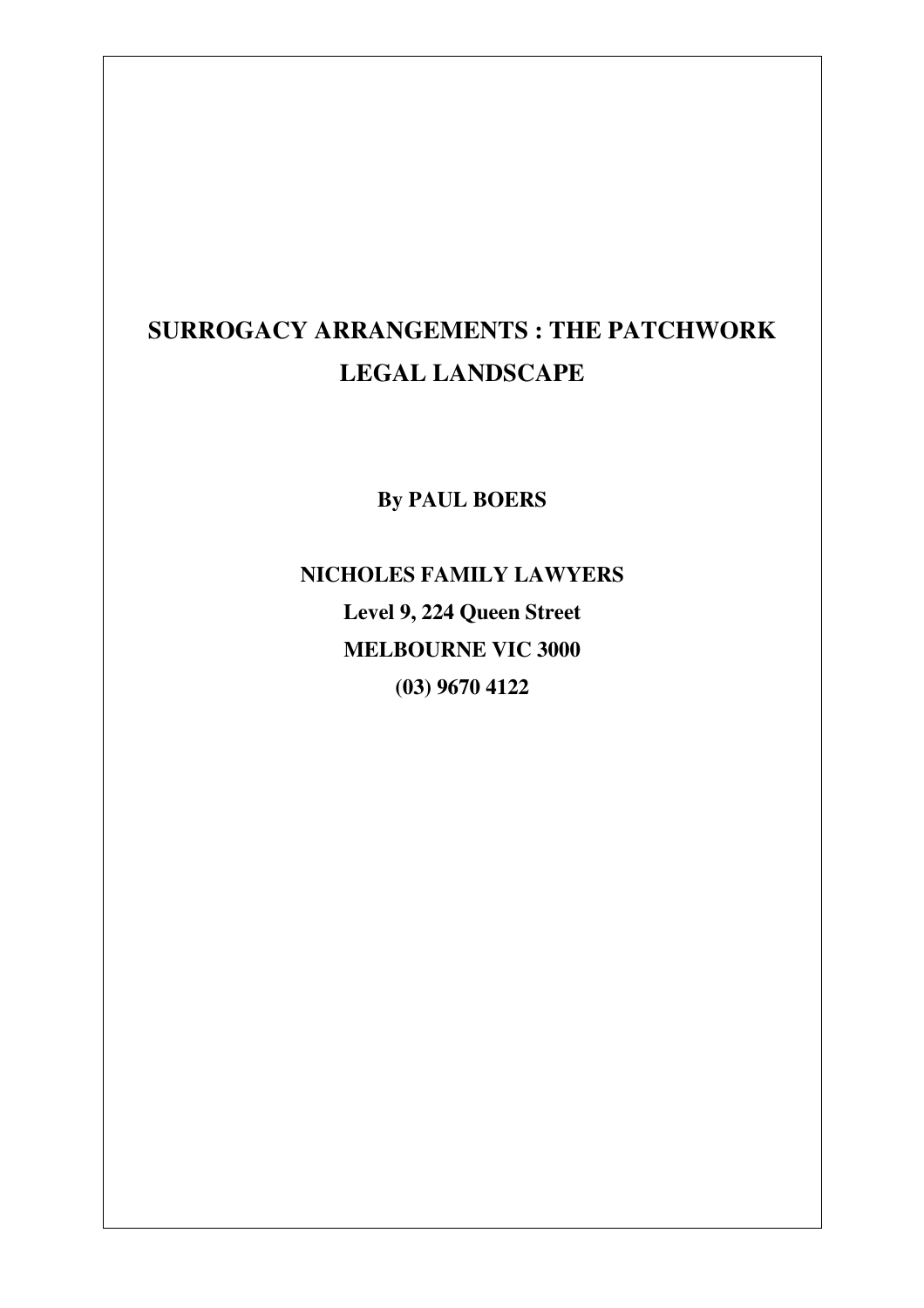# **SURROGACY ARRANGEMENTS - THE PATCHWORK LEGAL LANDSCAPE**

# **PART 1**

Surrogacy is an arrangement whereby a single person or couple ("the intended parent(s)") enter into an agreement with a woman ("the surrogate mother") who will carry their child, and then surrender the child to the intended parents upon birth with the intention that the intended parents will raise the child as their own.

In terms of conception there are two forms of surrogacy. The first is traditional surrogacy, whereby the surrogate mother undergoes donor insemination and she provides the ovum. This form of surrogacy does not usually occur in IVF clinics in Australia, as a matter of policy. However, it may occur by way of a "home insemination procedure". The other form of surrogacy is gestational surrogacy, whereby the ovum is harvested from a third person (or one of the intended parents where possible, and in the case of an opposite sex couple) and fertilised using a sperm donation from one of the intended parents. The embryo is then implanted in the surrogate mother. The child will not have the DNA of the surrogate mother in this form of surrogacy.

Surrogacy arrangements can be either altruistic or commercial, depending upon the laws of where the arrangement takes place, and of where the parties to the arrangement reside. Altruistic surrogacy does not involve the surrogate mother being paid a fee or reward for undertaking the role, beyond any legislatively sanctioned expenses of hers for which she can be reimbursed. Altruistic surrogacy arrangements are privately arranged. Commercial surrogacy arrangements involve the surrogate mother being paid a fee or reward for undertaking the role, in addition to being reimbursed any legislatively sanctioned expenses of hers. Anecdotally, most commercial surrogacy arrangements are arranged via an agency in places where it is not illegal.

Increasingly surrogacy is an option for creating a family being utilised by opposite sex couples where the woman is unable to conceive for medical reasons, and by gay male couples<sup>1</sup>. Although adoption is another option for creating a family, anecdotally couples are turning to surrogacy in increasingly larger numbers given the length of time and uncertainty surrounding adoption.

 $<sup>1</sup>$  This observation is based upon the authors experience in private practice, and as a volunteer at the Inner City</sup> Legal Centre in Kings Cross, Sydney, providing advice about surrogacy arrangements.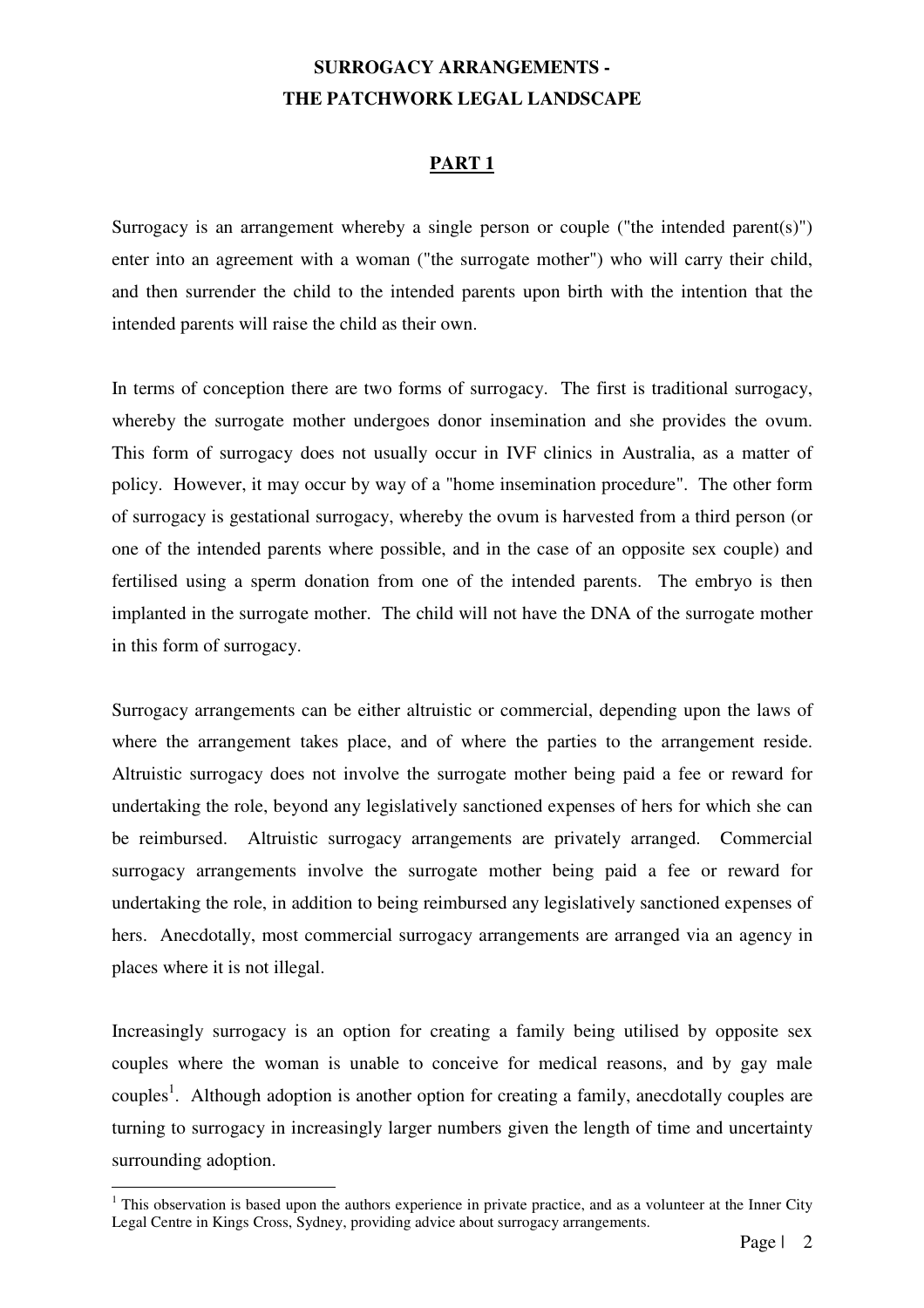Surrogacy arrangements are not new. However, moral, ethical and legal issues concerning surrogacy have attracted much attention in both the media and legislature in recent years.

In Australia, the laws whether at a State/Territory or Commonwealth level, are not particularly advanced insofar as how they deal with surrogacy arrangements, compared to what is actually happening in society. Most of the States and Territories in Australia have its own legislation dealing with assisted reproductive technology and general provisions about surrogacy arrangements. The common provision amongst all of the States and Territories in Australia is that whilst commercial surrogacy arrangements within Australia are prohibited, altruistic surrogacy is not prohibited. However, agreements to enter into altruistic surrogacy arrangements are void, and therefore altruistic surrogacy arrangements cannot be enforced. The consequence is that any altruistic surrogacy arrangements entered into within Australia run the risk that upon the birth of the child, the surrogate mother may decide not to surrender the child, and cannot be compelled to do so. The only possible remedy for the intended parents in such a situation is to apply to either the Family Court of Australia or the Federal Magistrates Court of Australia for parenting orders that the child live with them<sup>2</sup>.

# **WHO IS A PARENT?** *FAMILY LAW ACT* **PROVISIONS**

The primary legal issue in surrogacy arrangements is *who is a parent?* This issue is significant because of the provisions of s61C of the *Family Law Act* as to who has parental responsibility of a child, including each of the parents of a child<sup>3</sup>, and subject to any order of a court allocating parental responsibility<sup>4</sup>.

Parental responsibility means all the duties, powers, responsibilities and authority which, by law, parents have in relation to children<sup>5</sup>. Without parental responsibility a person is not able to make decisions concerning long term issues in relation to the care, welfare and development of a child.

Although the *Family Law Act* does not have a definition of *parent,* determining who is a parent of a child is done with reference to presumptions of parentage. Given all surrogacy

<sup>&</sup>lt;sup>2</sup> See *Re: Evelyn [1998] FamCA 2378* as an example of an altruistic surrogacy arrangement where the surrogate mother ceased the back from the intended parents, and of the subsequent Family Court litigation over the child. 3 s61C(1) *Family Law Act* 

<sup>4</sup> s61C(3) *Family Law Act* 

<sup>5</sup> s61B *Family Law Act*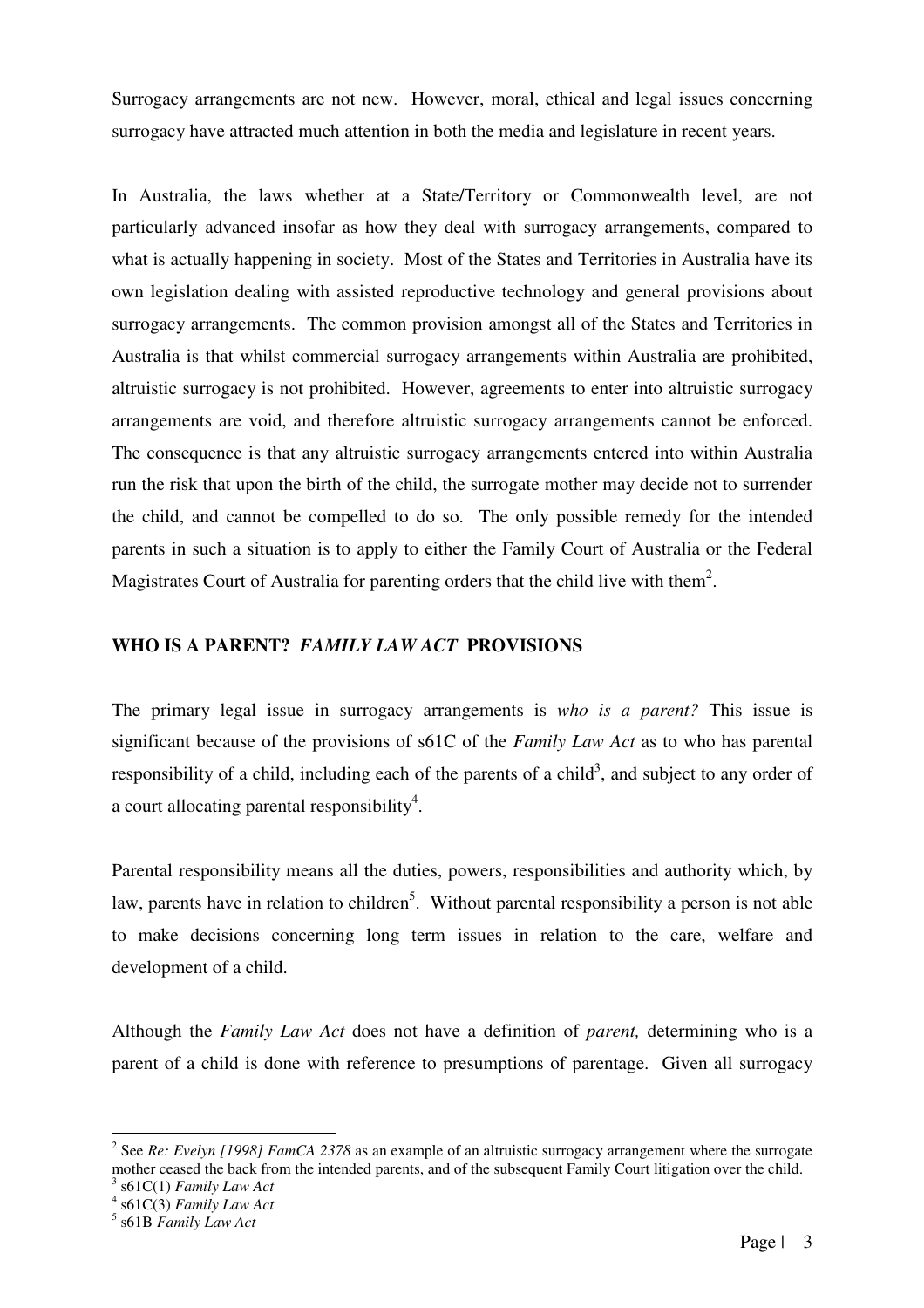arrangements will involve an artificial conception procedure, the issue of parentage is dealt with by s60H of the *Family Law Act* which provides as follows:-

#### *Children born as a result of artificial conception procedures*

 *(1) If:* 

*(a) a child is born to a woman as a result of the carrying out of an artificial conception procedure while the woman was married to, or a de facto partner of, another person (the other intended parent );* 

*and* 

- *(b) either:* 
	- *(i) the woman and the other intended parent consented to the carrying out of the procedure, and any other person who provided genetic material used in the procedure consented to the use of the material in an artificial conception procedure; or*
	- *(ii) under a prescribed law of the Commonwealth or of a State or Territory, the child is a child of the woman and of the other intended parent;*

*then, whether or not the child is biologically a child of the woman and of the other intended parent, for the purposes of this Act:* 

*(c) the child is the child of the woman and of the other intended parent;* 

*and* 

*(d) if a person other than the woman and the other intended parent provided genetic material--the child is not the child of that person.* 

 *(2) If:* 

*(a) a child is born to a woman as a result of the carrying out of an artificial conception procedure;* 

*and* 

*(b) under a prescribed law of the Commonwealth or of a State or Territory, the child is a child of the woman;* 

*then, whether or not the child is biologically a child of the woman, the child is her child for the purposes of this Act.* 

- *(3) If:*
- *(a) a child is born to a woman as a result of the carrying out of an artificial conception procedure;*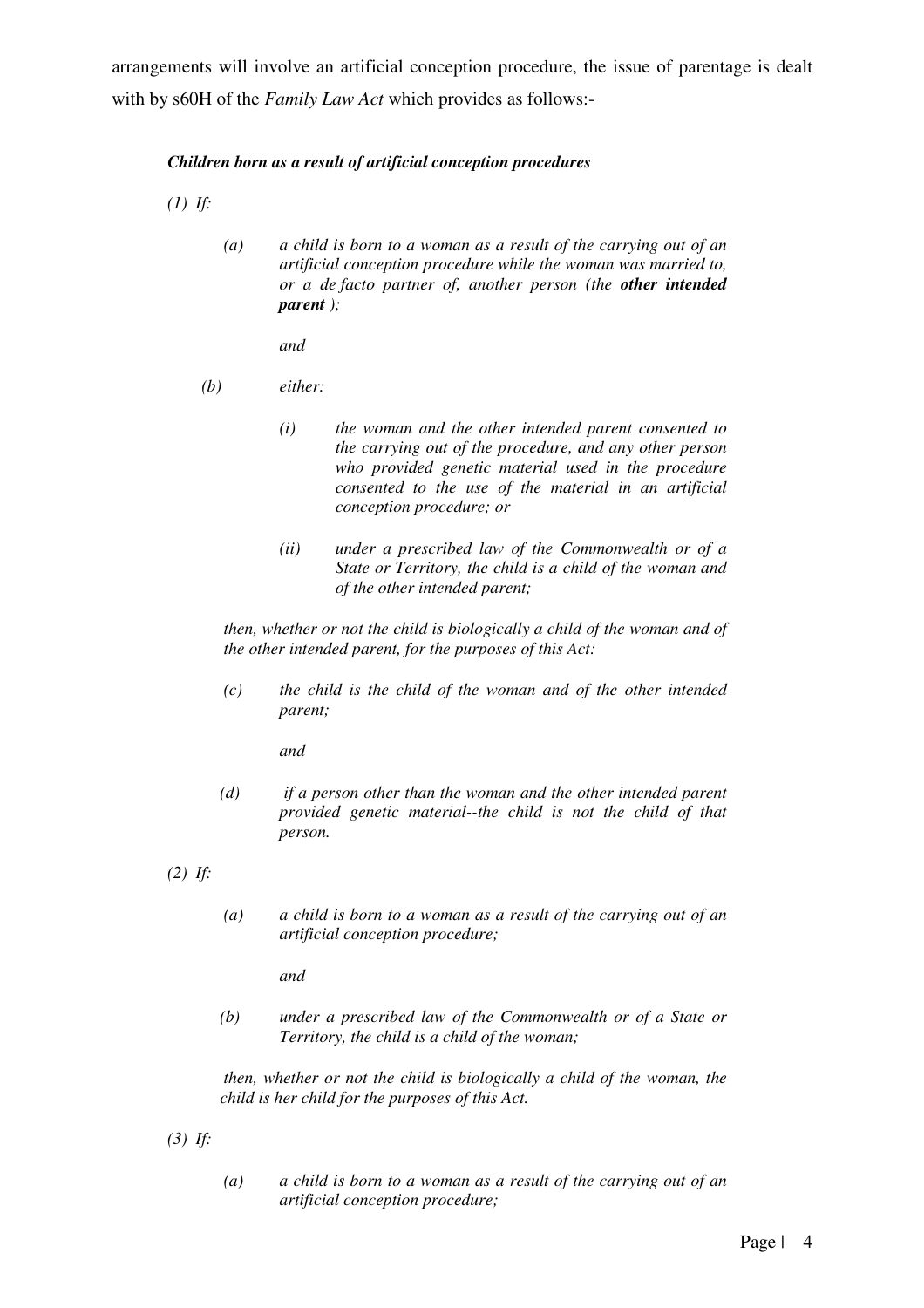*and* 

*(b) under a prescribed law of the Commonwealth or of a State or Territory, the child is a child of a man;* 

*then, whether or not the child is biologically a child of the man, the child is his child for the purposes of this Act.* 

*(5) For the purposes of subsection (1), a person is to be presumed to have consented to an artificial conception procedure being carried out unless it is proved, on the balance of probabilities, that the person did not consent.* 

Pursuant to the provisions of ss60H(1)(a)-(c) and (2) of the *Family Law Act*, the surrogate mother and her married or de facto partner will be presumed the parents of a child conceived through a surrogacy arrangement providing the following applies:-

- 1. Both the surrogate mother and her married or de facto partner consented to the carrying out of the procedure;
- 2. The woman and her married or de facto partner were in that relationship at the time of  $conception<sup>6</sup>;$
- 3. Under a prescribed law of the Commonwealth or of a State or Territory the child is a child of the surrogate mother and her de facto partner.

Regulation 12CA of the *Family Law Regulations* provides that the following laws are prescribed laws for the purposes of s60H(2)(b) of the *Family Law Act*:-

| <b>Item</b> | Law                                                         |
|-------------|-------------------------------------------------------------|
|             | Status of Children Act 1996 (NSW), section 14               |
| 1 A         | Status of Children Act 1974 (Vic), section 15 and 16        |
|             | Status of Children Act 1978 (Qld), section 23               |
|             | Artificial Conception Act 1985 (WA)                         |
|             | Family Relationships Act 1975 (SA), sections 10B and 10C    |
|             | <i>Status of Children Act 1974</i> (Tas), Part III          |
| 6           | <i>Parentage Act 2004</i> (ACT), subsections 11 (2) and (3) |
|             | Status of Children Act 1978 (NT), sections 5B, 5C and 5E    |
|             |                                                             |

S60H(2) provides that if a prescribed law of the Commonwealth or of a State or Territory provides that a child is a child of a woman as a result of an artificial conception procedure then for the purposes of the *Family Law Act* it is her child whether or not the child is biologically the child of the woman. The consequence of s60H is that in a surrogacy arrangement whereby one of the intended parents provides the sperm or ovum donation, the surrogate mother and her married or de facto partner will be presumed the parents of the child, even though the child may not have their DNA. This alone would leave the intended parents without a presumption of parentage under the *Family Law Act*.

<sup>6</sup> Per *Keaton & Aldridge [2009] FamCA 92* at paragraph 39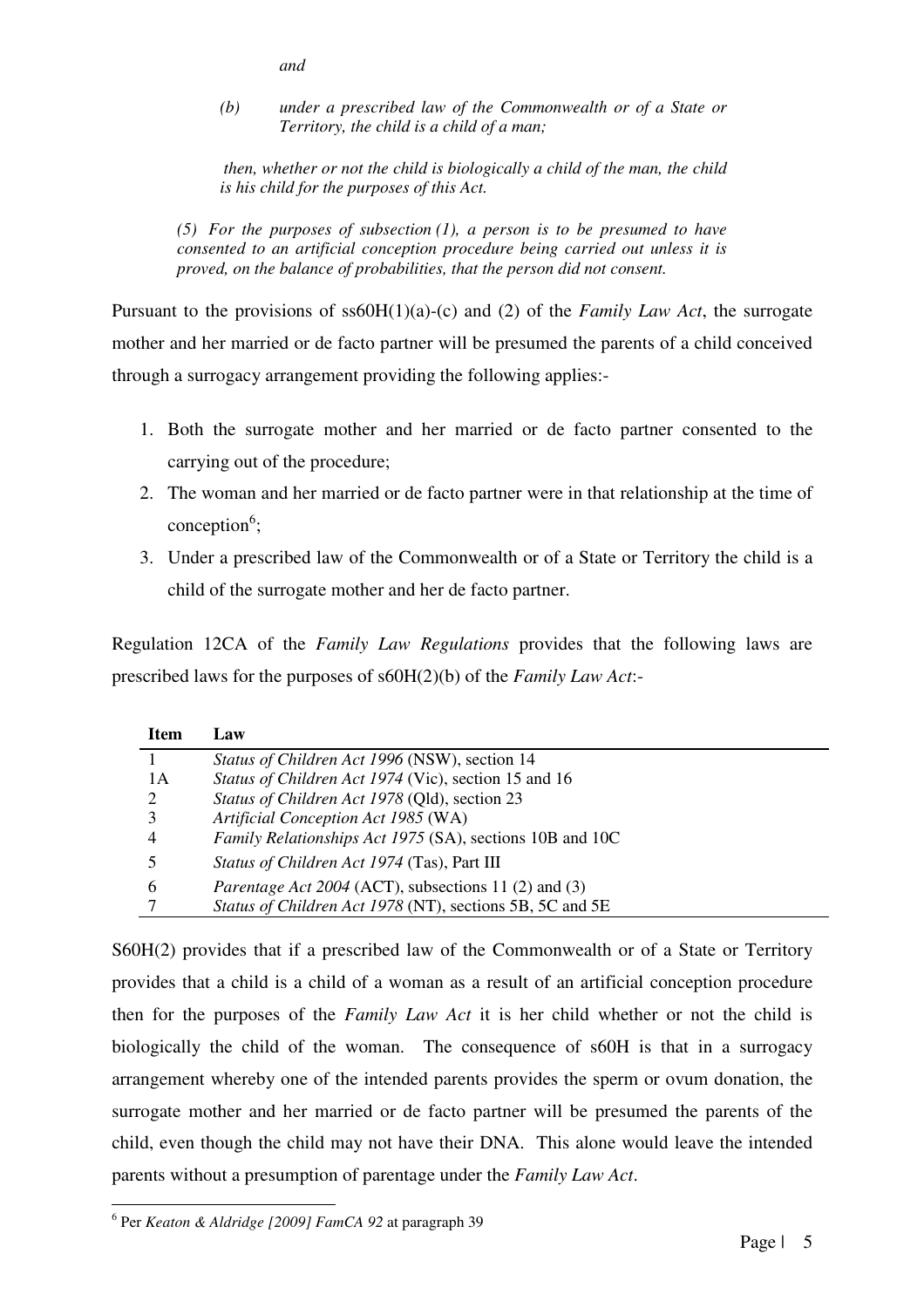Commonly with surrogacy arrangements involving a gay male couple, by consent the intended parent who provided the sperm donation may be named on the child's birth certificate as a parent of the child. This gives rise to a presumption of parentage pursuant to s69R of the *Family Law Act*, which provides as follows:-

## *Presumption of parentage arising from registration of birth*

*If a person's name is entered as a parent of a child in a register of births or parentage information kept under a law of the Commonwealth or of a State, Territory or prescribed overseas jurisdiction, the person is presumed to be a parent of the child.* 

Whereas the surrogate mother's married or de facto partner has a presumption of parentage by virtue of ss60H(1)(a)-(c) of the *Family Law Act*, s60H(1)(d) provides that if a person other than the woman's married or de facto partner provided the genetic material for the child, then the child is not a child of that person. Effectively,  $s60H(1)(d)$  precludes the sperm donor from being a parent of the child if he was not in a marriage or de facto relationship with the surrogate mother. However, if the sperm donor is named on the birth certificate as a parent of the child, then on the face of it this will give him a presumption of parentage pursuant to s69R of the *Family Law Act*. This scenario gives rise to a conflict in the presumptions of parentage between the surrogate mother's married or de facto partner, and the sperm donor who may be named on the birth certificate. Conflicts between presumptions of parentage will be dealt with later in this paper.

Presumptions of parentage of children of surrogacy arrangements are dealt with in s60HB of the *Family Law Act* which provides as follows:-

# *Children born under surrogacy arrangements*

*(1) If a court has made an order under a prescribed law of a State or Territory to the effect that:* 

- *(a) a child is the child of one or more persons; or*
- *(b) each of one or more persons is a parent of a child;*

*then, for the purposes of this Act, the child is the child of each of those persons.* 

Most of the States and Territories of Australia have made prescribed laws for the purposes of s60HB of the *Family Law Act* and those prescribed laws are set out in s12CAA of the *Family Law Regulations* as follows:-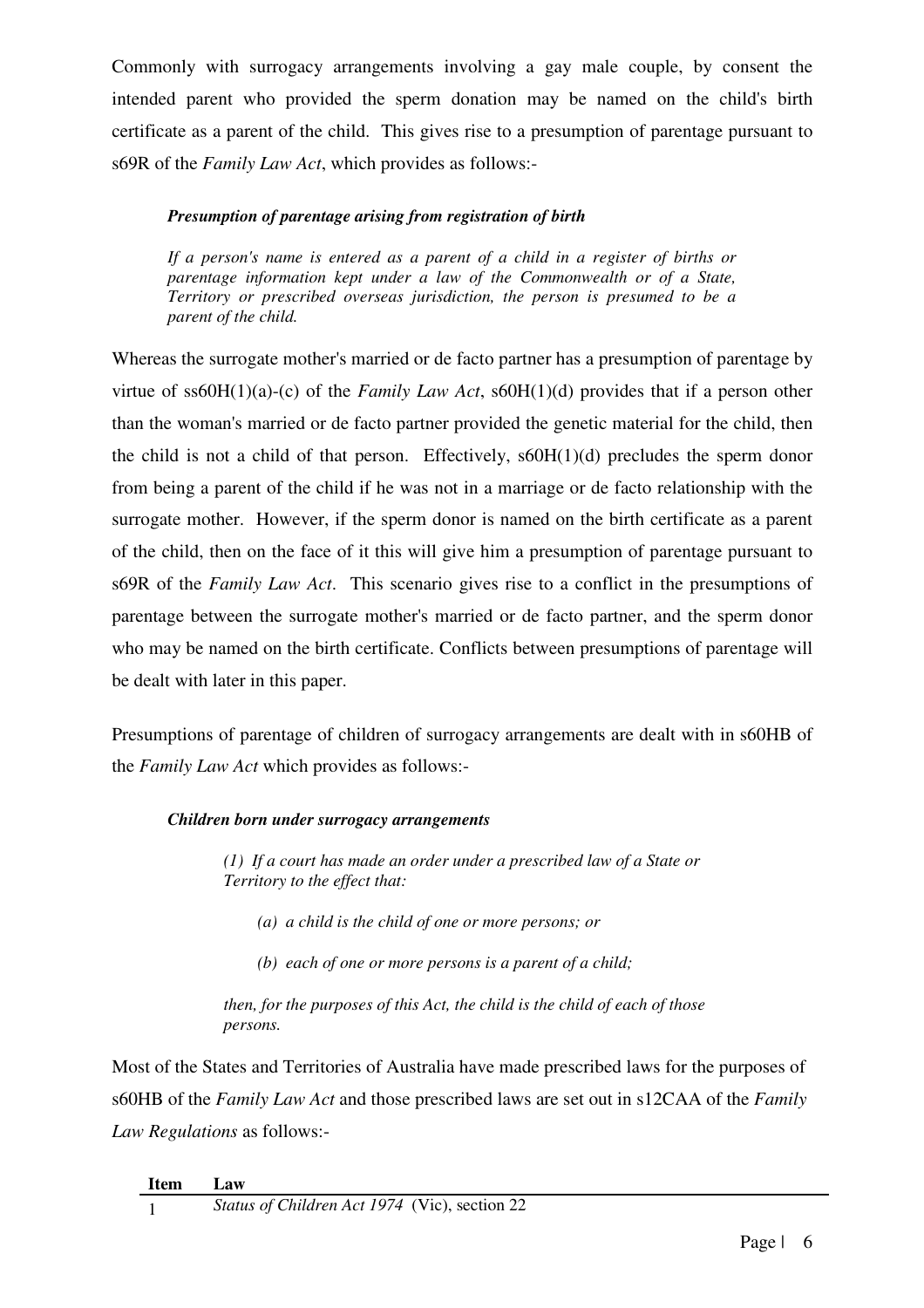| <b>Item</b>   | Law                                                     |
|---------------|---------------------------------------------------------|
|               | <i>Surrogacy Act 2010</i> (Qld), section 22             |
|               | <i>Surrogacy Act 2008</i> (WA), section 21              |
| 4             | <i>Parentage Act 2004</i> (ACT), section 26             |
|               | <i>Family Relationships Act 1975 (SA), section 10HB</i> |
| $\mathfrak b$ | <i>Surrogacy Act 2010</i> (NSW), section 12             |

The prescribed laws for the purposes of s60HB of the *Family Law Act* of the States and Territories make provision for a mechanism, through the State or Territory Civil Courts, to transfer parentage from the surrogate mother and her married or de facto partner, to the intended parents. Although the transfer of parentage mechanism, commonly by way of what is referred to as a "parentage order" is consistent amongst the States and Territories where such laws exist, the requirements before a parentage order can be made in each of the States and Territories varies, as is set out in the commentary accompanying this paper.

# **CASE LAW - CONFLICTS OF PRESUMPTIONS OF PARENTAGE**

The decision in *Re: Michael: Surrogacy Arrangements*<sup>7</sup> dealt with the application of presumptions of parentage for a child who was conceived in a surrogacy arrangement. The orders sought in this case were for leave to adopt under s60G of the *Family Law Act.* 

The facts of *Re: Michael: Surrogacy Arrangements* involved the intended parents entering into an arrangement with the intended mother's own mother to act as a surrogate mother. The surrogate mother underwent an IVF procedure whereby the intended father provided the sperm donation and the ovum donation came from a third person. The surrogate mother was in a de facto relationship at the time of conception.

After the birth of the child, the surrogate mother gave the child to the care of her daughter and son-in-law. The surrogate mother and the intended father ("the sperm donor") were named as parents on the birth certificate.

The decision in *Re: Michael: Surrogacy Arrangements* provided that the second limb of Section 60H(1)(b) of the *Family Law Act* incorporates presumptions of parentage under the *Status of Children Act (NSW)*, since the *Status of Children Act (NSW)* is a prescribed law for the purposes of s60H of the *Family Law Act*. Therefore, if a presumption of parentage arising out of an artificial conception procedure operates under s14 of the *Status of Children Act* 

<sup>7</sup>  *[2009] FamCA 691*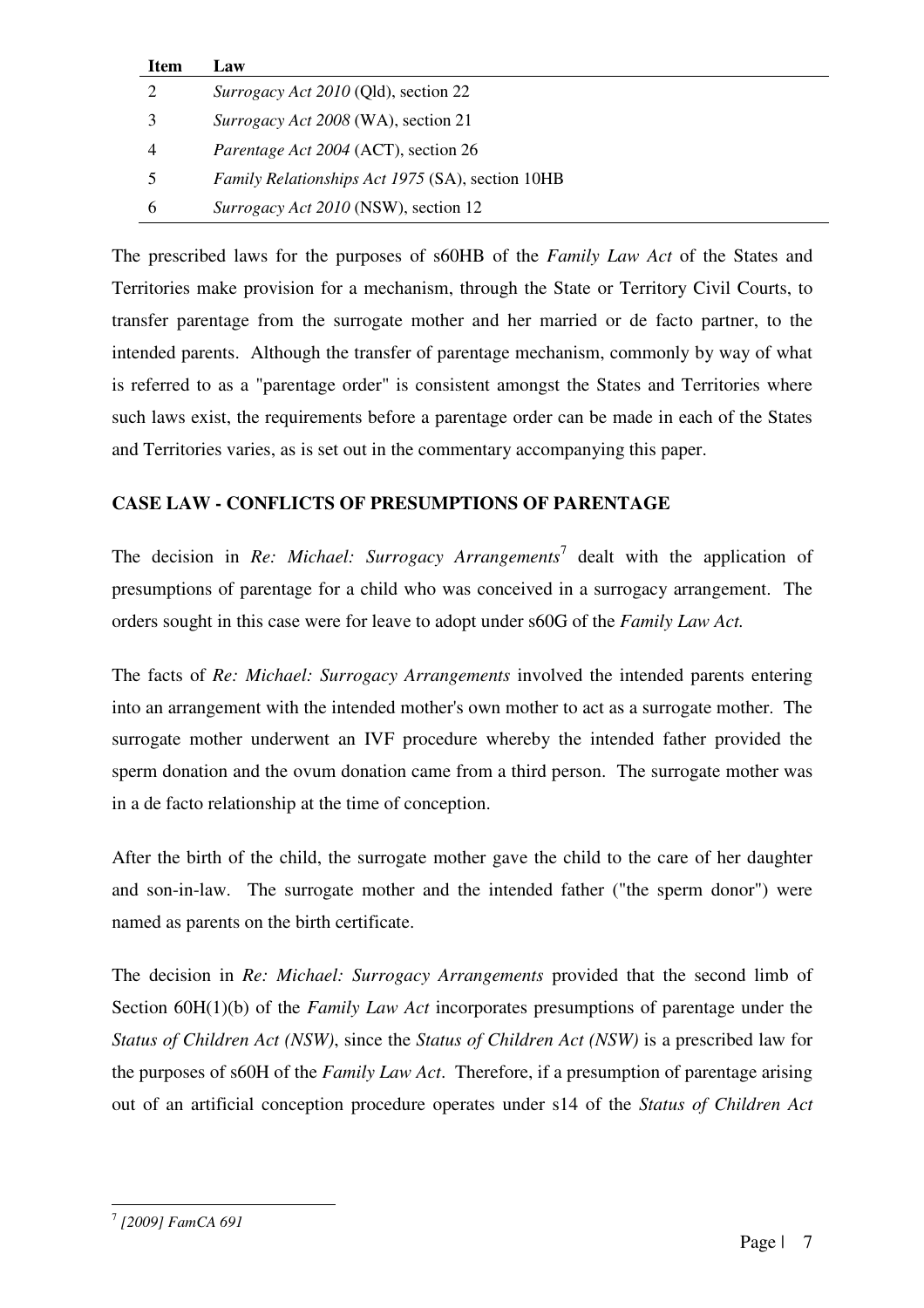*(NSW)*<sup>8</sup> and therefore under s60H of the *Family Law Act*, then by virtue of the provisions of s17 of the *Status of Children Act* (NSW)<sup>9</sup> it will prevail over any presumption of parentage which may apply out of birth registration under s11 of the *Status of Children Act* (NSW)<sup>10</sup>, or s69R of the *Family Law Act*.

By virtue of the operation of s60H of the *Family Law Act* the surrogate mother and her de facto partner in this case were presumed the parents of the child. However, the intended father/sperm donor being named on the birth certificate had a presumption of parentage under s69R of the *Family Law Act.* The presumption of parentage of the intended father/sperm donor was in conflict of the presumption of parentage applying to the surrogate mother's de facto partner. The presumption of parentage under s60H(1) of the *Family Law Act* is irrebuttable, whereas the presumption of parentage under s69R of the *Family Law Act* is rebuttable. Given that s17 of the *Status of Children Act (NSW)* is incorporated into the presumptions of parentage under s60H and provides that irrebuttable presumptions of parentage will prevail over rebuttable presumptions of parentage, the presumption of parentage of the surrogate mother's de facto partner prevailed over that of the intended father/sperm donor.

The consequence for couples entering into surrogacy arrangements of the operation of the presumptions of parentage under s60H and s69R of the *Family Law Act*, and of the decision in *Re: Michael: Surrogacy Arrangements*, is that being named on the birth certificate as a parent will be insufficient to give that person a presumption of parentage and will not enable that person to exercise parental responsibility over the child.

Although this is the correct legal/technical position, what may be occurring in practice within the community is different.

# **TRANSFER OF PARENTAGE MECHANISMS**

l.

Surrogacy legislation in the various States and Territories makes provision for a transfer of parentage mechanism, whereby the status of parent of the surrogate mother and her married or de facto partner are transferred to and conferred upon the intended parents. By virtue of

<sup>&</sup>lt;sup>8</sup> s14 of the *Status of Children Act (NSW)* make provision for presumptions of parentage for a child who was conceived by way of an artificial conception procedure. The presumptions operate in similar terms to that under s60H of the *Family Law Act*.

<sup>9</sup> s17 of the *Status of Children Act (NSW)* deals with conflicts between presumptions of parentage, and provides the irrebuttable presumptions will prevail over rebuttable presumptions.

<sup>&</sup>lt;sup>10</sup> s11 of the *Status of Children Act (NSW)* is in similar terms to s69R of the *Family Law Act* making provision for a presumption of parentage arising out of birth registration.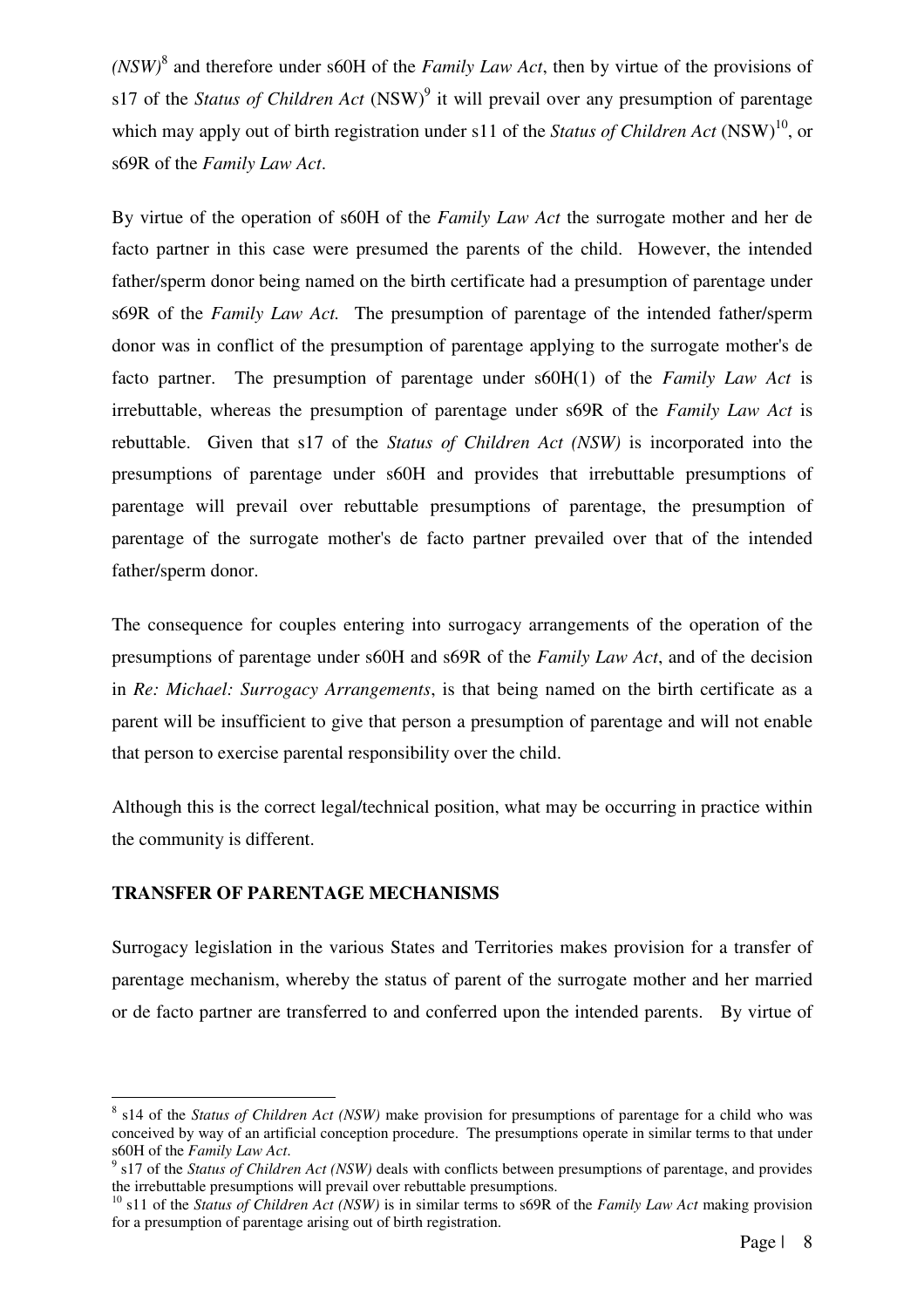s60HB of the *Family Law Act*, once a parentage order is made, the intended parents then have a presumption of parentage in their favour.

The transfer of parentage mechanism in each of the States and Territories where such laws exist is only available in altruistic surrogacy arrangements. Otherwise, in each of the States and Territories it is a criminal offence for parties to enter into a commercial surrogacy arrangement within each of those places. However, in each of the States and Territories provision is made for the surrogate mother being permitted to be reimbursed prescribed costs associated with the pregnancy. The prescribed costs that the surrogate mother is entitled to receive vary between each State and Territory where surrogacy legislation exists. If the surrogate mother receives a fee or reward for undertaking the role which goes beyond the prescribed costs she is entitled to receive in the State or Territory where the surrogacy arrangement took place, then a criminal offence may have been committed. One wonders what evidence may be available to the Director of Public Prosecutions in the various States and Territories of such surrogacy criminality, and otherwise of how it is to be policed.

Obtaining a parentage order under the surrogacy legislation of the various States and Territories will involve an application to a State/Territory civil court, most commonly the Supreme Court. Generally, proceedings will be commenced by way of Notice of Motion naming the intended parents as the plaintiffs, and the surrogate mother and her married or de facto partner as the defendants. The plaintiffs will need to file affidavit material in support addressing the requirements of the relevant State or Territory legislation for obtaining a parentage order. In addition, a common requirement is the provision of a report from a qualified person<sup>11</sup> addressing matters set out in the relevant State or Territory legislation. This will most commonly include that all parties to the arrangement understand the social and psychological implications of making a parentage order, amongst other factors.

As is demonstrated in the accompanying tables setting out the requirements in each State or Territory before a parentage order can be obtained, there are variations in each place.

# *Comparisons Between Victorian and Queensland Legislation*

The *Surrogacy Act 2010 (Qld)* and *The Status of Children Act 1974 (Vic)* both make provision for a parentage order mechanism, although in Victoria the *Assisted Reproductive Treatment Act 2008 (Vic)* and *Assisted Reproductive Treatment Regulations 2008 (Vic)* also sets out some requirements before IVF treatment will be authorised in a surrogacy

 $11$  Usually a clinical psychologist with experience in writing family reports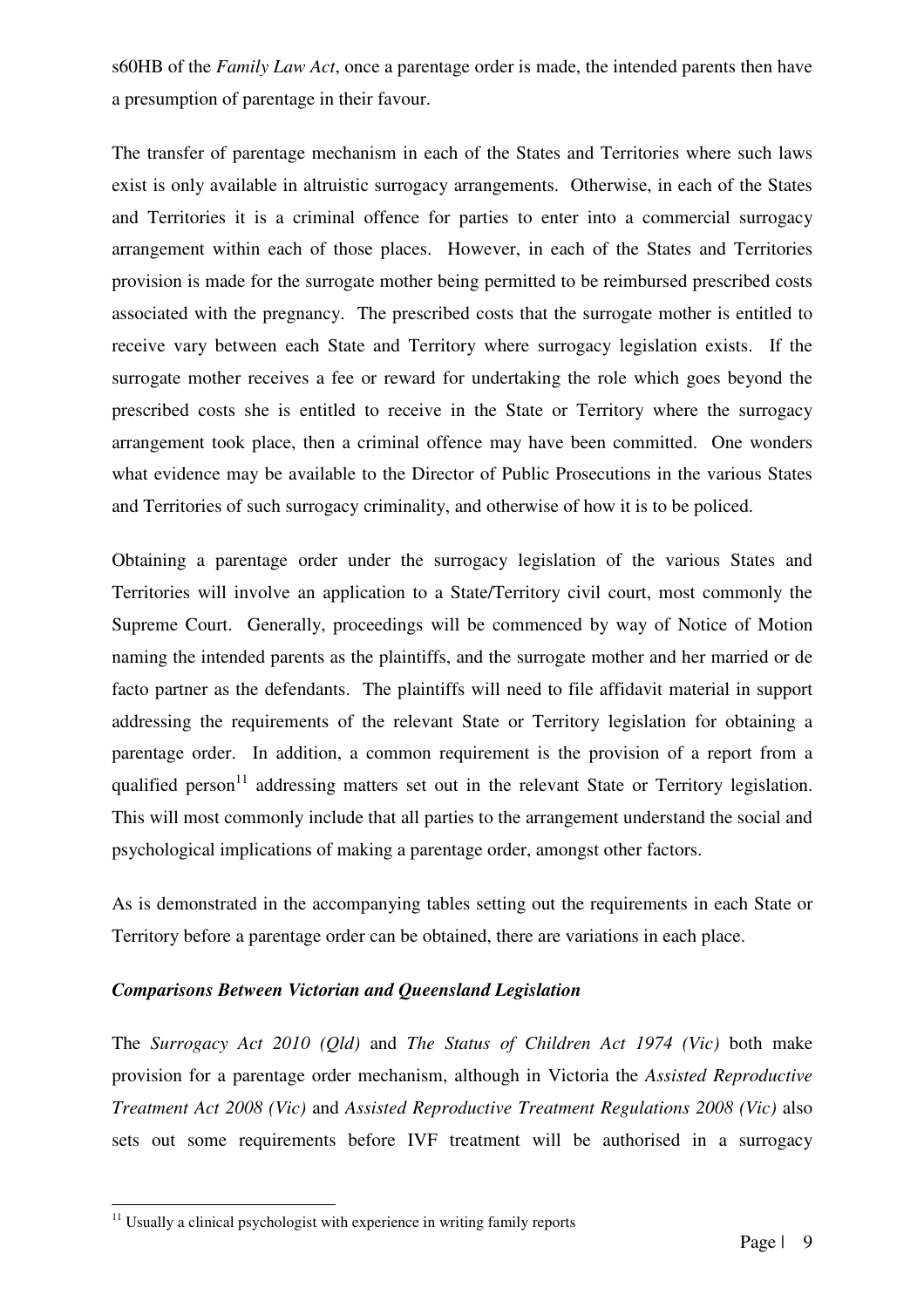arrangement via an IVF clinic. They have the following requirements in common before a parentage order can be obtained: -

- A parentage order can only be made in an altruistic arrangement.
- The application for a parentage order is to be made between when the child is 28 days of age and 6 months of age.
- The parentage order must be in the best interests of the child.
- The surrogate mother consents to the parentage order, however in Queensland the consent must be of all of the parties (in reality, this is the same thing, just expressed differently).
- The child was living with the intended parents at the time the application was made, although in Queensland that requirement includes residing with the intended parents for at least 28 days before the Application was made.
- All of the parties have received counselling about the social and psychological implications of the surrogacy arrangement, and independent legal advice, although in Victoria the counselling and legal advice requirements where an IVF clinic is used appear under the *Assisted Reproductive Treatment Act 2008 (Vic)*, whereas for home insemination procedures the requirement is contained in the *Status of Children Act 1974 (Vic)*.
- The surrogate mother must be at least 25 years of age.

However, the legislation in Queensland and Victoria in order to obtain a parentage order differ in the following respects: -

- In Queensland the Application for the parentage order may only be made by the two intended parents jointly, unless they are no longer a couple or one of them has died, whereas the Victorian legislation is silent on this point.
- In Queensland there must be evidence of a medical or social need for the surrogacy arrangement (meaning where the intended parents comprise an opposite sex couple, or a lesbian couple, the women are unable to conceive for medical reasons; or the intended parents are a gay male couple), whereas this requirement does not exist in Victoria. However, in Victoria in order to be eligible for IVF treatment to be authorised by an IVF clinic in a surrogacy arrangement, the woman or women of the intended parents must satisfy a Patient Review Panel within the clinic that they are unable to conceive for medical reasons, or that a pregnancy would place their health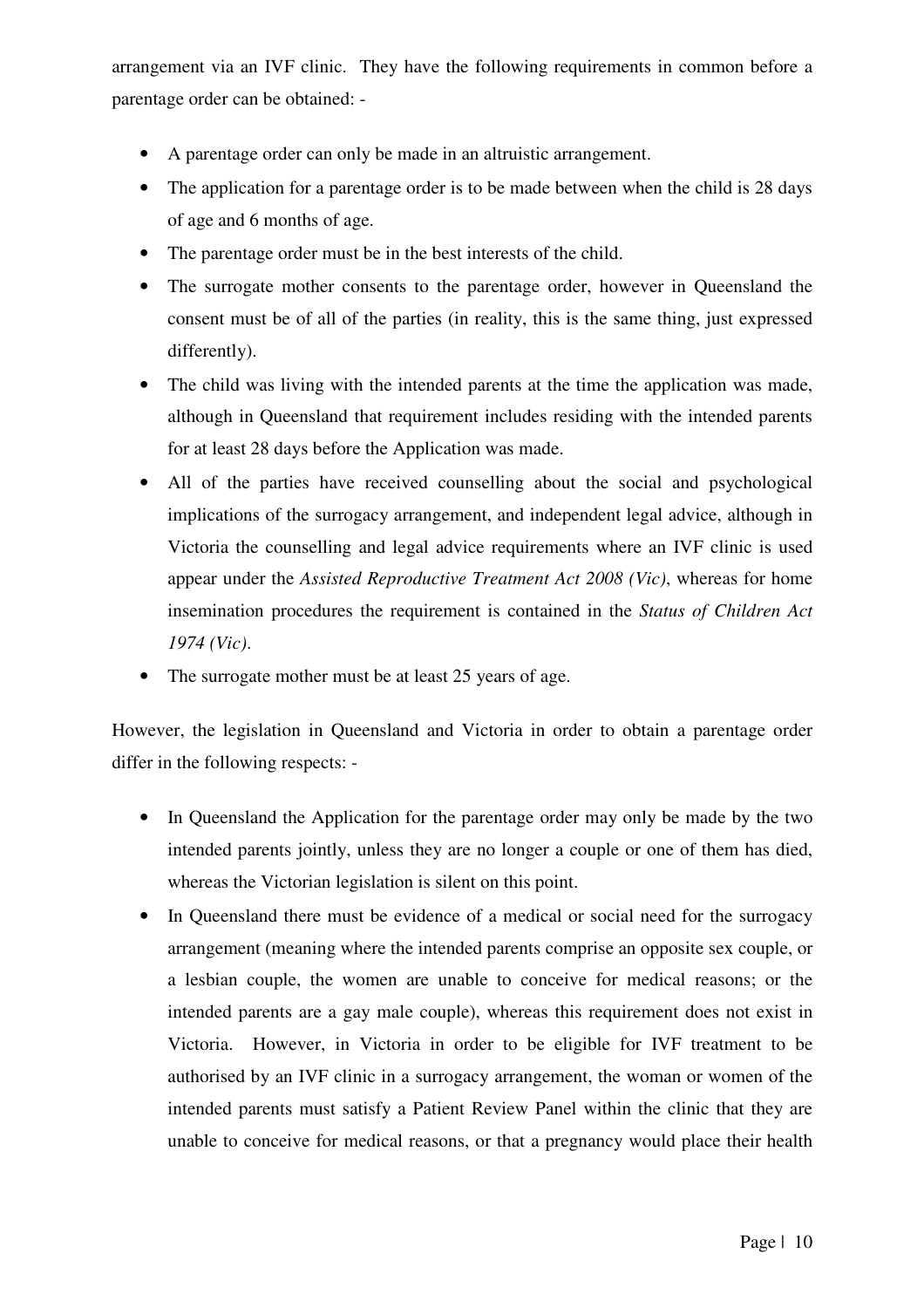at risk.<sup>12</sup> However, in Victoria if the artificial conception procedure involves a home insemination procedure, then the medical need on the part of the intended parents does not appear to be a requirement in order to be eligible for a parentage order.

- In Queensland the intended parents must be at least 25 years of age, whereas this requirement does not exist in Victoria.
- The Queensland legislation requires the Court to consider a "Surrogacy Guidance Report" (similar to a family report in family law proceedings), whereas this requirement does not exist in Victoria. However, if the IVF treatment in a surrogacy arrangement occurs via an IVF clinic, then a Patient Review Tribunal must authorise the treatment.

In both Queensland and Victoria altruistic surrogacy arrangements are legal, but not enforceable.

In both Queensland and Victoria the surrogate mother is not permitted to receive any material benefit or advantage for entering into the surrogacy arrangement. In Victoria it is a criminal offence for the surrogate mother to receive a material benefit or advantage from the arrangement, $13$ however the criminal offence seems only to extend to her and not the intended parents. In both Queensland and Victoria it is a criminal offence to enter into a commercial surrogacy arrangement locally, although in Victoria the criminal offence applies only to the surrogate mother,<sup>14</sup>whereas in Queensland the criminality applies to anyone entering into a surrogacy arrangement.<sup>15</sup> The criminality of Queensland residents entering into commercial arrangements extends to overseas arrangements,<sup>16</sup> but not so for Victorian residents.

Under both Queensland and Victorian legislation a surrogate mother is entitled to be reimbursed her costs of the pregnancy.<sup>17</sup> Regulation 10 *Assisted Reproductive Treatment Regulations 2008 (Vic)* provides for the costs the surrogate mother is entitled to be reimbursed in Victoria as follows: -

# *10Prescribed costs actually incurred that may be reimbursed to the surrogate mother*

*For the purposes of section 44(2) of the Act, the following costs are prescribed—* 

<sup>12</sup> S.40 *Assisted Reproductive Treatment Act 2008 (Vic)* 

<sup>13</sup> S.44(1) *Assisted Reproductive Treatment Act 2008 (Vic)*

<sup>14</sup> S.44(1) *Assisted Reproductive Treatment Act 2008 (Vic)*

<sup>15</sup> S.56 *Surrogacy Act 2010 (Qld)*

<sup>16</sup> *S.54 Surrogacy Act 2010 (Qld)*

<sup>&</sup>lt;sup>17</sup> In Victoria, by s.44(2) Assisted Reproductive Treatment Act 2008 (Vic), and in Queensland by s.57 *Surrogacy Act 2010 (Qld)* by prohibiting any payment to the surrogate mother other than reimbursement of the surrogate mother's surrogacy costs.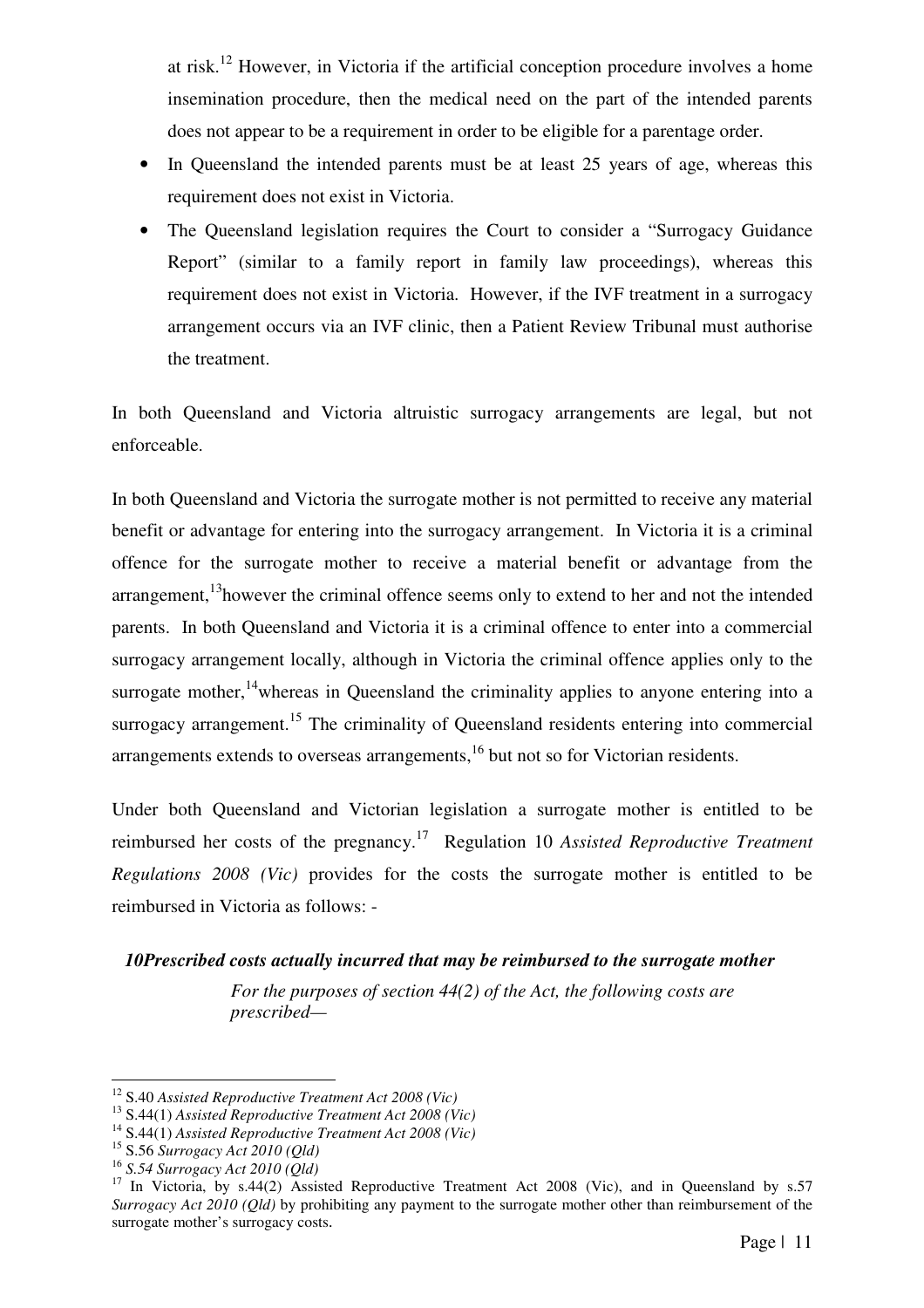- *(a) any reasonable medical expenses associated with the pregnancy or birth that are not recoverable under Medicare, health insurance or another scheme;*
- *(b) any legal advice obtained for the purposes of section 43(c) of the Act;*
- *(c) travel costs related to the pregnancy or birth.*

Whereas s.11 *Surrogacy Act 2010 (Qld)* defines the surrogate mothers costs she is entitled to be reimbursed as follows: -

# **11 Meaning of birth mother's surrogacy costs**

*(1) A birth mother's surrogacy costs are the birth mother's reasonable costs associated with any of the following matters—* 

*(a) becoming or trying to become pregnant;* 

*(b) a pregnancy or a birth;* 

*(c) the birth mother and the birth mother's spouse (if any) being a party to a surrogacy arrangement or proceedings in relation to a parentage order.* 

*(2) Without limiting subsection (1), the following amounts are a birth mother's surrogacy costs—* 

> *(a) a reasonable medical cost for the birth mother associated with any of the matters mentioned in subsection (1);*

*Example of a reasonable medical cost for paragraph (a)—* 

*a cost incurred before conception if the birth mother consults a medical practitioner to find out if she is capable of carrying a* 

*pregnancy before undergoing a fertilisation procedure* 

*(b) a reasonable cost, including a reasonable medical cost, for a child* 

*born as a result of the surrogacy arrangement;* 

*(c) a premium payable for health, disability or life insurance that would not have been obtained by the birth mother if the surrogacy arrangement had not been entered into;* 

*(d) a reasonable cost of counselling associated with any of the matters mentioned in subsection (1), including—*

> *(i) the cost of counselling obtained by the birth mother or the birth mother's spouse (if any) before or after entering into the surrogacy arrangement; or*

*(ii) the cost relating to the preparation of a surrogacy guidance report under section 32;* 

*(e) a reasonable legal cost for the birth mother and the birth mother's spouse (if any) relating to the surrogacy arrangement and the transfer of parentage;* 

*(f) the value of the birth mother's actual lost earnings because of leave taken—* 

*(i) for a period of not more than 2 months during which a birth happened or was expected to happen;* 

*or* 

*(ii) for any other period during the pregnancy when the birth mother was unable to work on medical grounds;* 

*(g) another reasonable cost associated with the surrogacy arrangement or the making of the order transferring parentage. Examples of other reasonable costs for paragraph (g)—*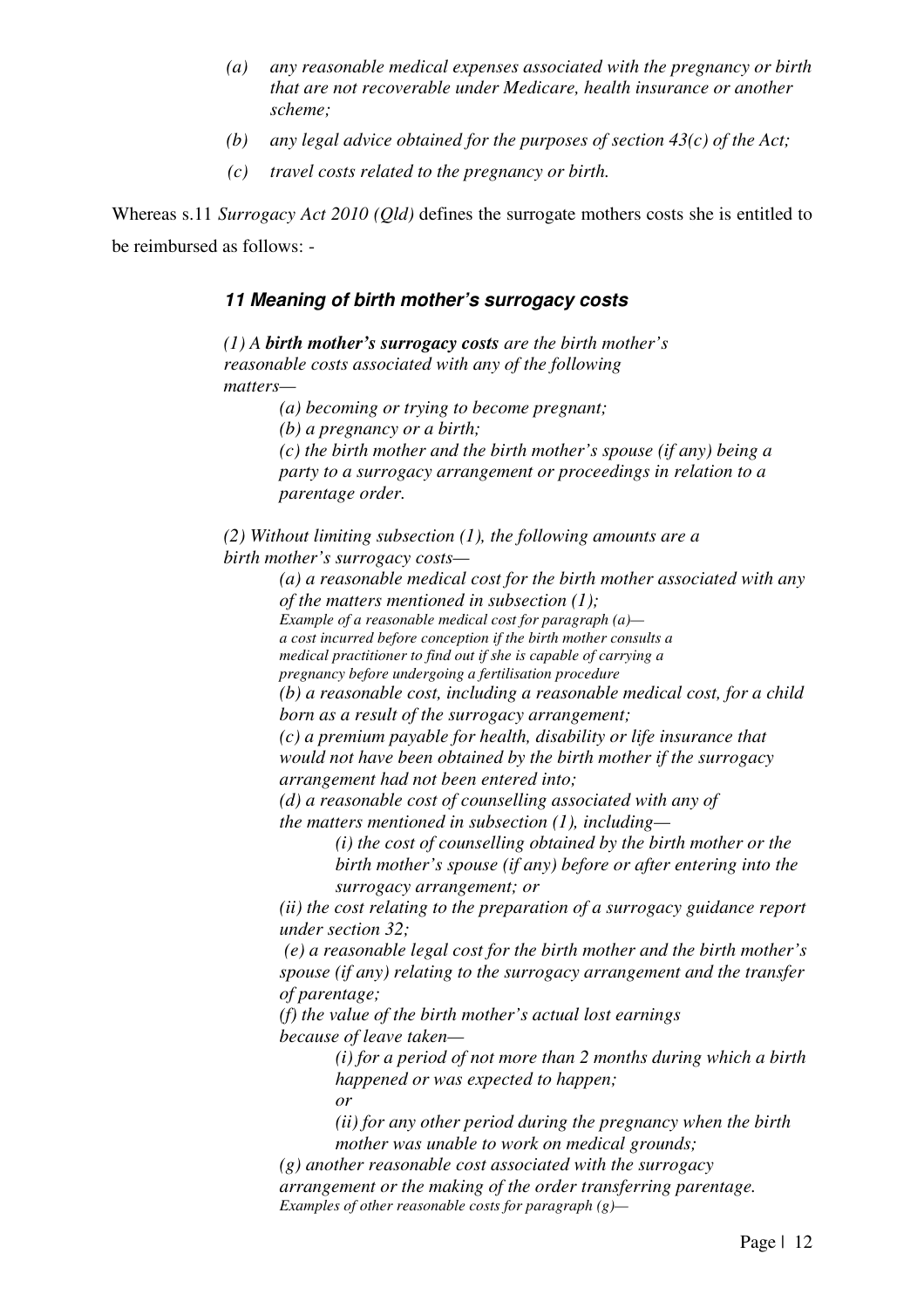*• travel and accommodation costs for a birth mother who lives interstate and travels to Queensland to undertake a fertility treatment, to consult with an obstetrician or to give birth • travel and accommodation costs associated with a birth mother's attendance at a court hearing about an application for a parentage order if the birth mother does not live near the court (3) In this section legal cost includes fees for obtaining legal advice and legal representation, court fees, and registry fees associated with registration of a birth and transfer of parentage.* 

*medical cost means a medical cost to the extent that it is not recoverable under Medicare or any health insurance or other scheme.* 

It would appear that altruistic surrogate mothers from Queensland are more generously reimbursed than their counterparts in Victoria. But then, Victorian residents are not committing a criminal offence if they enter into a commercial arrangement overseas.

### *How to Make a Non-Commercial Surrogacy Arrangement*

The surrogacy legislation that does exist in the various states and territories does not tell us how to make an altruistic surrogacy arrangement. We have to use our imagination.

Various state and territory legislation prohibits advertising surrogacy "services". However, anecdotally intended parents find surrogates through websites and interested support groups out there in society.

Despite differing requirements to obtain parentage orders in the states and territories that have surrogacy legislation, it is recommended that prior to any artificial conception procedure being performed on the surrogate mother that all parties seek counselling into the social and psychological implications of entering into the surrogacy arrangement, and seek independent legal advice. It is also recommended that a written surrogacy agreement be prepared and entered into by all parties, even though unenforceable, making provision as follows: -

- 1. Confirming that the parties have all had counselling and independent legal advice;
- 2. Where the genetic material for the child will come from;
- 3. That the surrogate mother will undergo an artificial conception procedure, and specify what type;
- 4. That the surrogate mother will surrender the child to the intended parents upon the birth of the child;
- 5. That the intended parents will apply to a Court for a parentage order and that all of the parties will consent to the parentage order being made;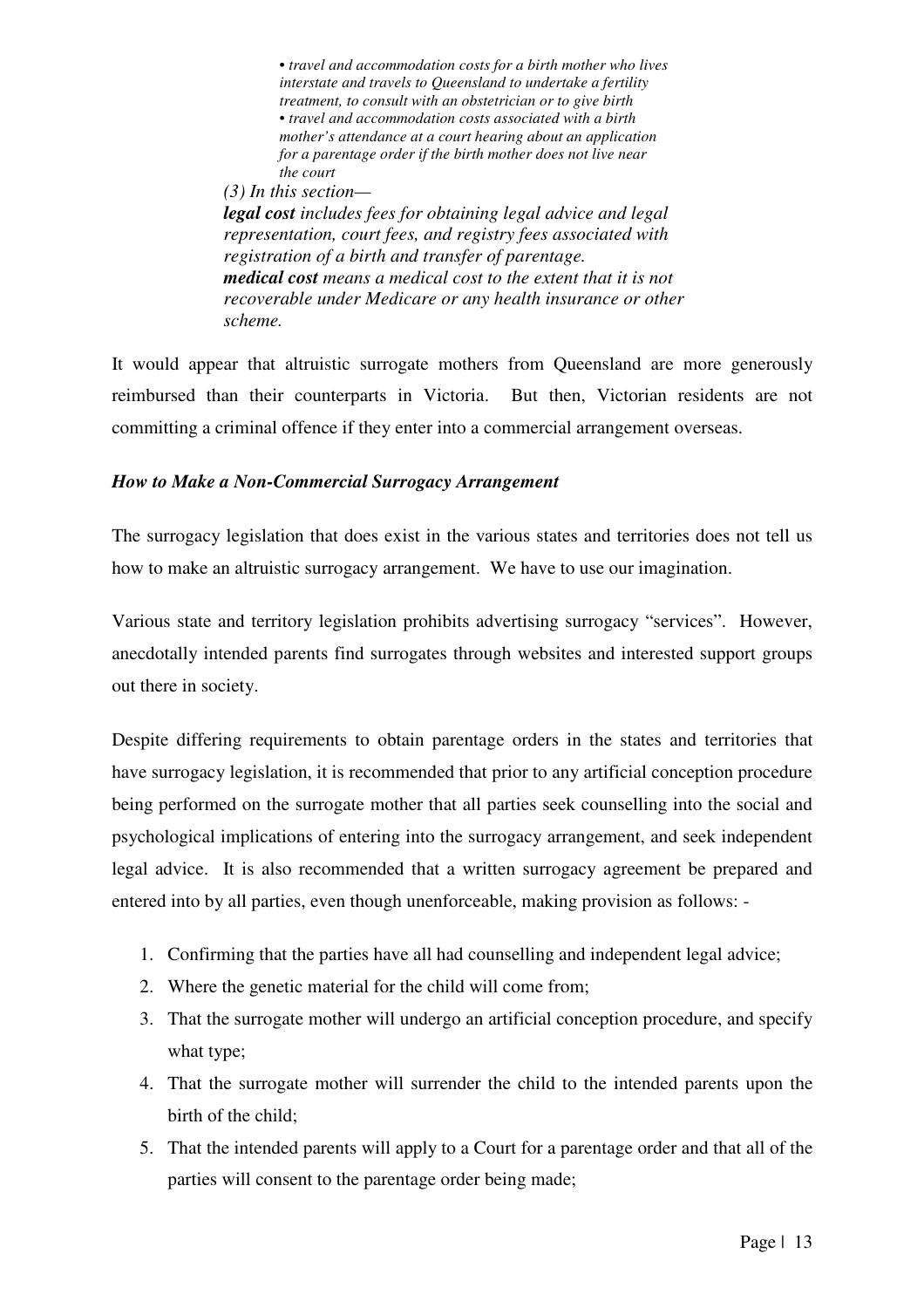- 6. That the surrogate mother will be entitled to be reimbursed her expenses associated with the pregnancy and set out in general terms (but not as to quantum) what are those expenses – this should be in accordance with the provision made in the relevant state or territory legislation;
- 7. Any other matters required under the relevant state or territory legislation in order to be eligible for a parentage order.

Acting for clients in an altruistic surrogacy arrangement will have two general components to the matter. The first will be the pre-conception matters requiring attention, including the legal advice, counselling, and negotiating/settling the surrogacy agreement in accordance with local legislation. The artificial conception procedure then occurs, and then after the birth of the child the second component occurs, which is all of the work associated with obtaining a parentage order. After the parentage order is obtained, it is then registered with the Registrar of Births Deaths and Marriages in the state or territory where the intended parents reside, and a new birth certificate will issue for the child.

#### *Issues for the Surrogacy Agreement*

# • *The Child's Right to Know about the Method of Conception and the Identity of the Surrogate*

There is no right under any of the current state or territory legislation to have the identity of the surrogate mother disclosed. Under state/territory legislation there is provision for the identity of a sperm or ovum donor to be made available. For instance, in Victoria Part 7 of the *Assisted Reproductive Treatment Act 2008 (Vic)* makes provision for the establishment of a Voluntary Register to record the names and details of parties to artificial conception procedures, and the release of whatever details each party consents to being released. However, being on that Register is voluntary and the party on the Register has a discretion as to what information about them is released. Presumably this will not be an issue where the sperm/ovum donor is one or both of the intended parents. However, there is no provision here for the release of information about a surrogate mother as of right. If she were to be named on the Victorian Voluntary Register as a party to an artificial conception procedure, then the release of her identity and details is within her discretion.

Although a Surrogacy Agreement may make provision for the release of information about the surrogate mother, it is voluntary and not enforceable.

• *Protection of the Estate and Assets of the Donor*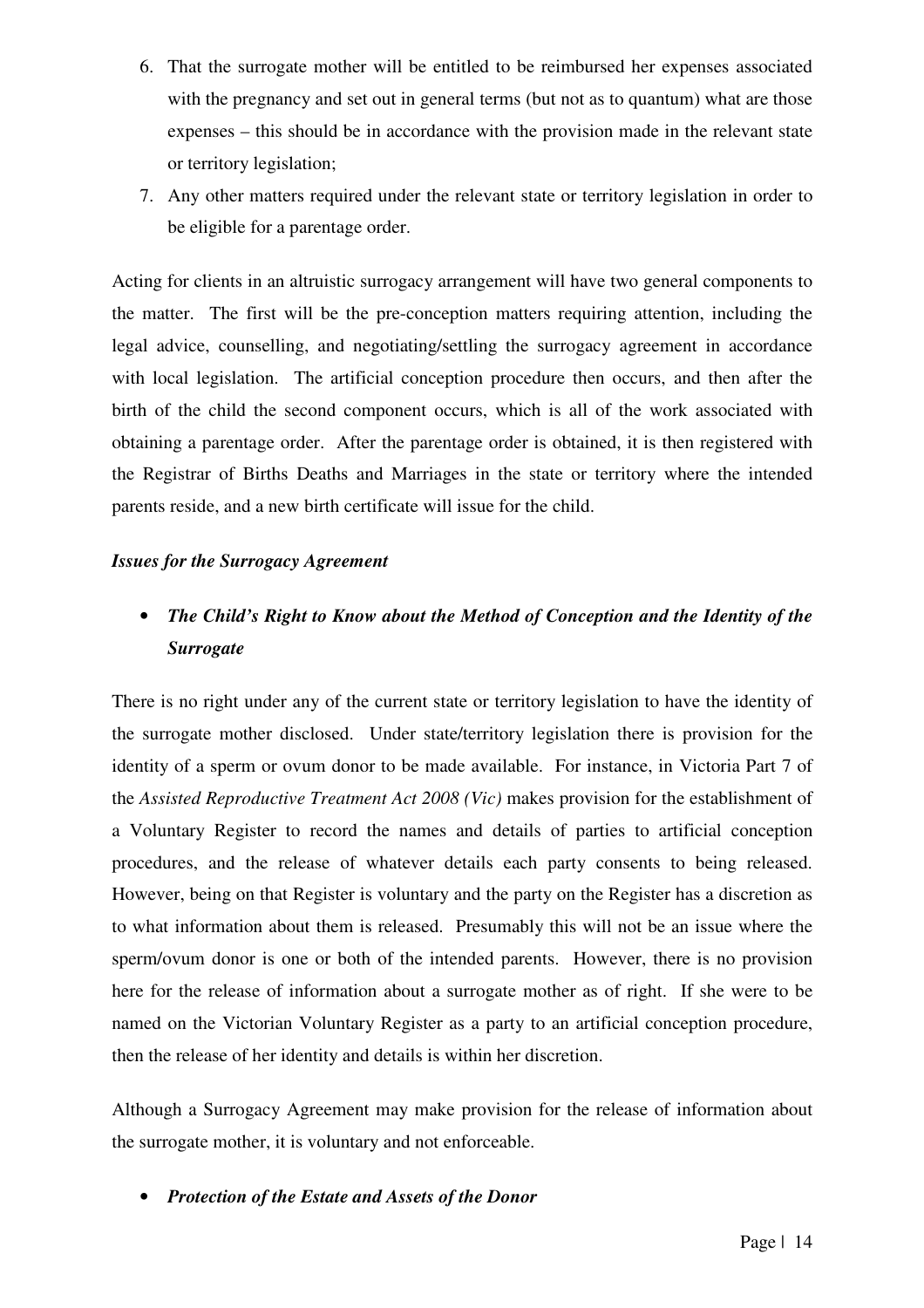#### *Donor as Intended Parent – Altruistic Arrangements*

Where a sperm or ovum donor is an intended parent in an altruistic surrogacy arrangement, and a parentage order is obtained under a prescribed state/territory law, then s.60HB *Family Law Act* deems the donor in these circumstances to be a parent. A surrogate mother has no cause of action to bring any claim against the assets or estate of the donor. The child of the donor in these circumstances is within a category of persons entitled to bring a family provisions claim against the estate of the donor in the event no or no adequate provision is made for the child in the donor's will, and the donor has passed away.

#### *Donor as Intended Parent – Commercial Arrangement*

Where a sperm or ovum donor is an intended parent in an overseas commercial surrogacy arrangement, they are not eligible to obtain a parentage order under any prescribed law for the purposes of s.60HB *Family Law Act.* As such they can never be deemed parents, and the best the intended parents can achieve is a parenting order under the *Family Law Act* conferring parental responsibility upon them. As the donor in these circumstances is not a parent, then strictly the child born as a result of the commercial surrogacy arrangement and surrendered into their care is not within a category of persons entitled to bring a family provisions claim in the event no or no adequate provision has been made for the child in the donor's will. It is recommended in commercial surrogacy arrangements that the intended parents make a will making provision for their child.

#### *Donor Not as an Intended Parent*

Regardless of whether an altruistic or commercial surrogacy arrangement has been entered into, where the donor is not in a marriage or de facto relationship with the surrogate mother, s.60H(1)(d) *Family Law Act* makes it clear the child is not a child of the donor. As such the child is then not within a category of persons who can bring a family provisions claim against the estate of the donor. Otherwise the donor has no financial obligation to the child for child support, as persons liable to pay child support are parents of a child<sup>18</sup>, and s.5 *Child Support (Assessment) Act* defines *parent* in cases where the child was conceived by an artificial conception procedure as a person deemed a parent for the purposes of s.60H *Family Law Act.*

A Surrogacy Agreement may make provision for the child or surrogate mother not to bring any claim against the donor's assets or estate, but the Surrogacy Agreement is unenforceable.

<sup>18</sup> S.3 *Child Support (Assessment) Act*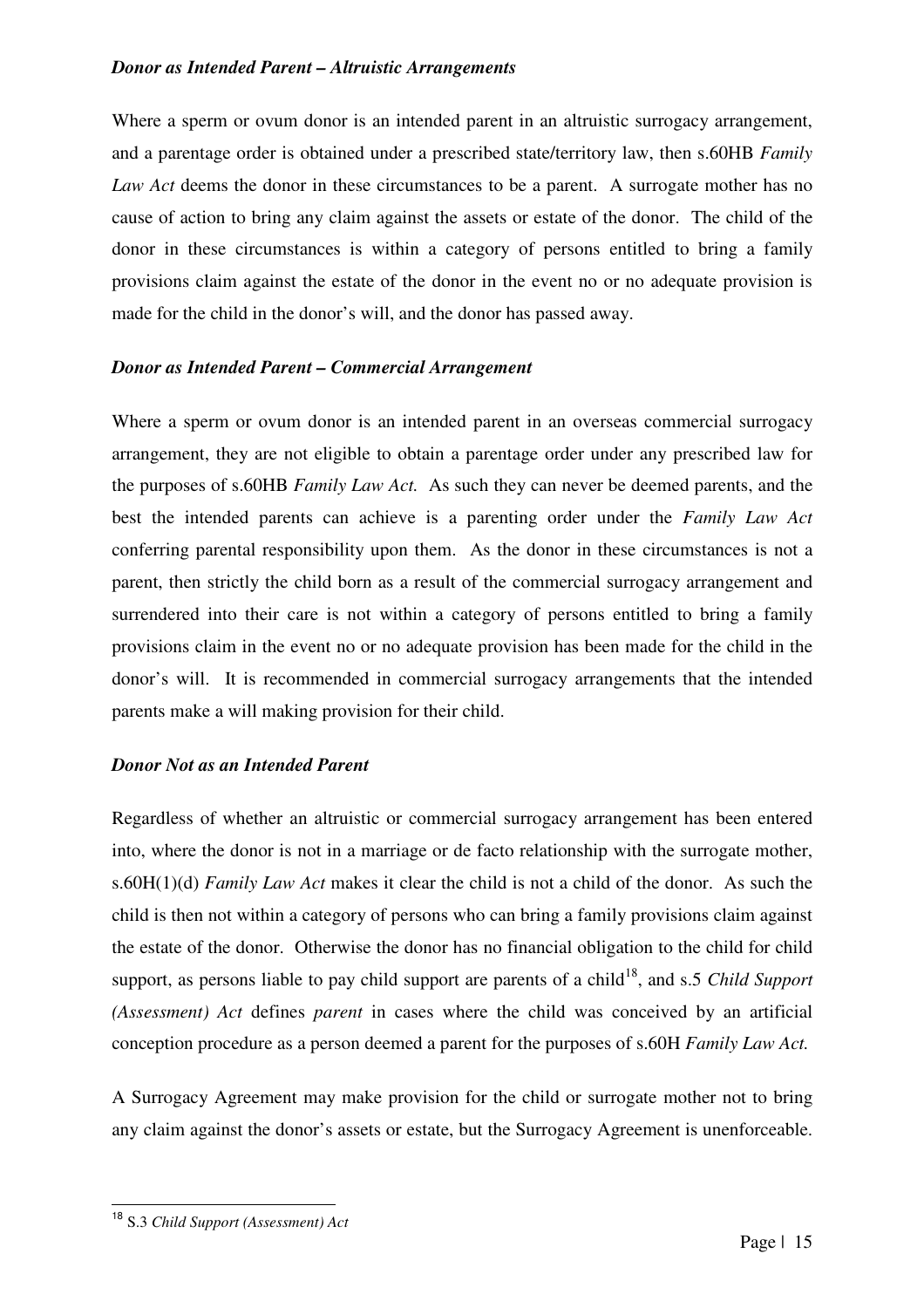In any event a Surrogacy Agreement will not prevent anyone from making a claim against a donor's assets or estate, however such a claim will be without any basis or merit.

# *The Position with Non-Commercial Surrogacy Arrangements in Jurisdictions Without Legislation*

In those states and territories without surrogacy legislation, namely Tasmania and the Northern Territory, altruistic surrogacy arrangements are not illegal, nor are they enforceable. As no surrogacy legislation currently exists in these places, the transfer of parentage mechanism is not available to residents of those places who are intended parents. The only mechanism currently available to intended parents is to apply for parenting orders conferring parental responsibility to them under the *Family Law Act*, in either the Family Court or Federal Magistrates Court. If subsequently surrogacy legislation is enacted in those places, then it is recommended that advice be sought as to eligibility to obtain a parentage order in relation to an arrangement entered into prior to the enactment of the legislation.

# **WHAT DOES A PARENTAGE ORDER LOOK LIKE?**

In the Children's Court of Queensland in 2010, the first surrogacy case involving a parentage order was determined in the case of *BLH & Anor v SJW & Anor*<sup>19</sup>. The Orders made in that case were as follows:-

- *1. That pursuant to s22(1) of the Surrogacy Act (Qld) 2010 parentage of CWH born 11 May 2010 be transferred from SJW and MW to BLH and MH;*
- *2. That SJW and MW relinquish to BLH and MH custody and guardianship of CWH and that the presumptions of parentage pursuant to the provisions of the Status of Children Act 1978 (Qld) which are applicable and declarable until this order is made be declared inapplicable;*
- *3. That BLH and MH become permanently responsible for the custody and guardianship of CWH;*
- *4. That pursuant to s41D of the Births, Deaths and Marriages Registration Act (Qld) 2003, that the applicants and the Registrar of Births, Deaths and Marriages take all steps to register this parentage order and hence register the transfer of parentage of CWH's Queensland birth certificate registration number [number stated] registered in Brisbane on 21 May 2010.*

<sup>19</sup> *[2010] QDC 439*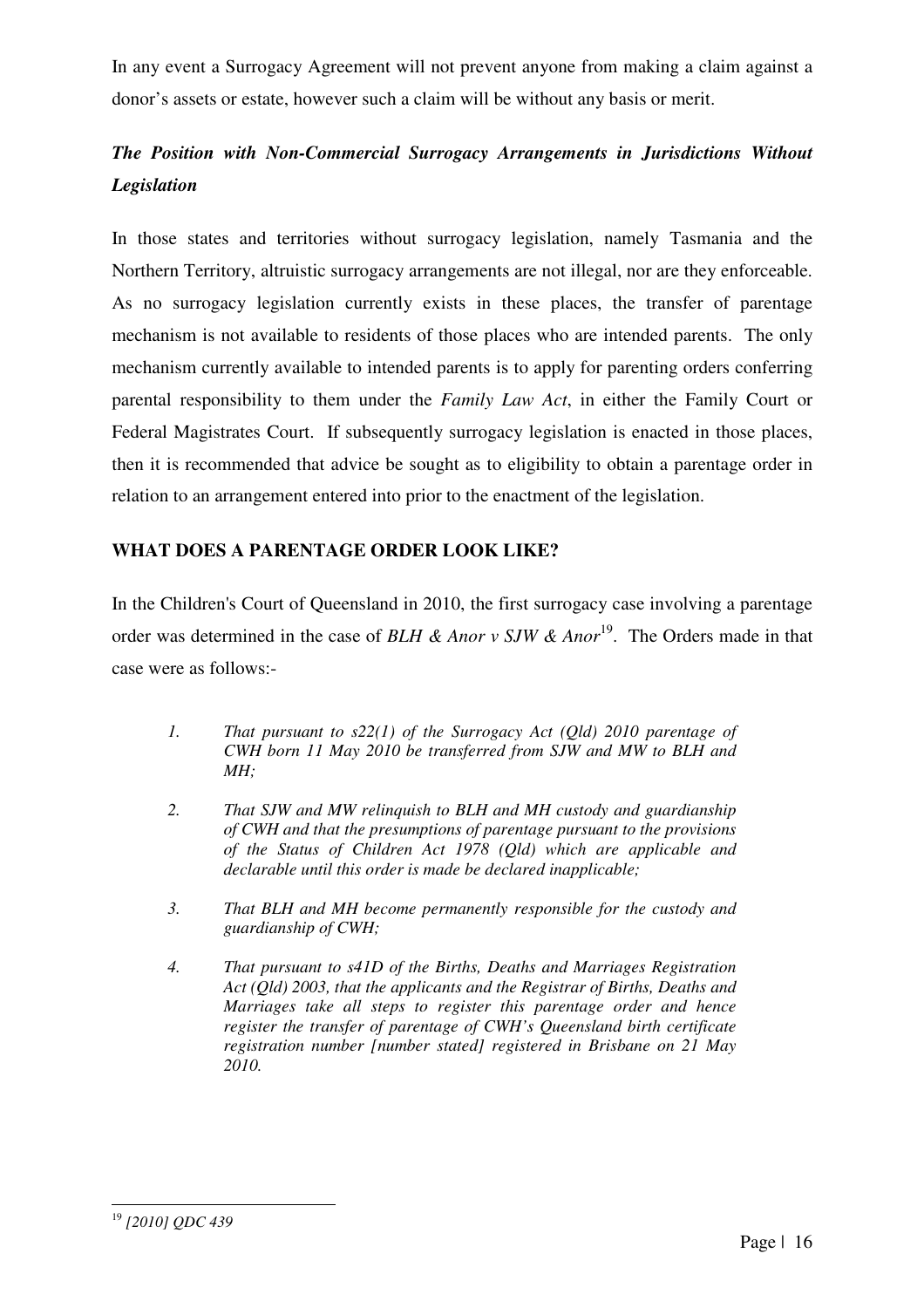In altruistic surrogacy cases where a parentage order is being sought in any of the other States or Territories similar orders may be made with modifications to naming the relevant legislation.

# **CRIMINALITY OF ENTERING INTO COMMERCIAL SURROGACY ARRANGEMENTS**

Under relevant legislation in Queensland, New South Wales, and the Australia Capital Territory<sup>20</sup>, it is a criminal offence not only for entering into commercial arrangements within each of those jurisdictions, but also for the residents of those jurisdictions to enter into commercial surrogacy arrangements overseas. It is not a criminal offence for Victorian residents to enter into commercial surrogacy arrangements overseas, nor for residents of South Australia or Western Australia.

Again, one wonders what evidence the Director of Public Prosecutions of the various States and Territories will rely upon in order to prosecute parties entering into illegal overseas commercial surrogacy arrangements, and otherwise how is it going to be policed.

# **OVERSEAS COMMERCIAL SURROGACY ARRANGEMENTS**

# *Can a Child of a Commercial Surrogacy Arrangement be Recognised in Australia?*

The current State and Territory laws providing for a transfer of parentage mechanism in altruistic surrogacy arrangements do not apply to overseas commercial surrogacy arrangements.

Anecdotally, through my own practice and formerly as a volunteer at the Inner City Legal Centre at Kings Cross, Sydney, by far the most common surrogacy arrangements dealt with involve overseas commercial arrangements.

Although the transfer of parentage mechanism is not available in commercial surrogacy arrangements, the only remedy available to intended parents in such arrangements in order to acquire parental responsibility is to obtain a parenting order under the provisions of the *Family Law Act*. The parenting order ought to make provision for the intended parents to have equal shared parental responsibility of the child, and that the child live with them. The

<sup>20</sup> S.56 *Surrogacy Act 2010 (Qld);* s.8 *Surrogacy Act 2010 (NSW);* s.41 *Parentage Act 2004 (ACT)*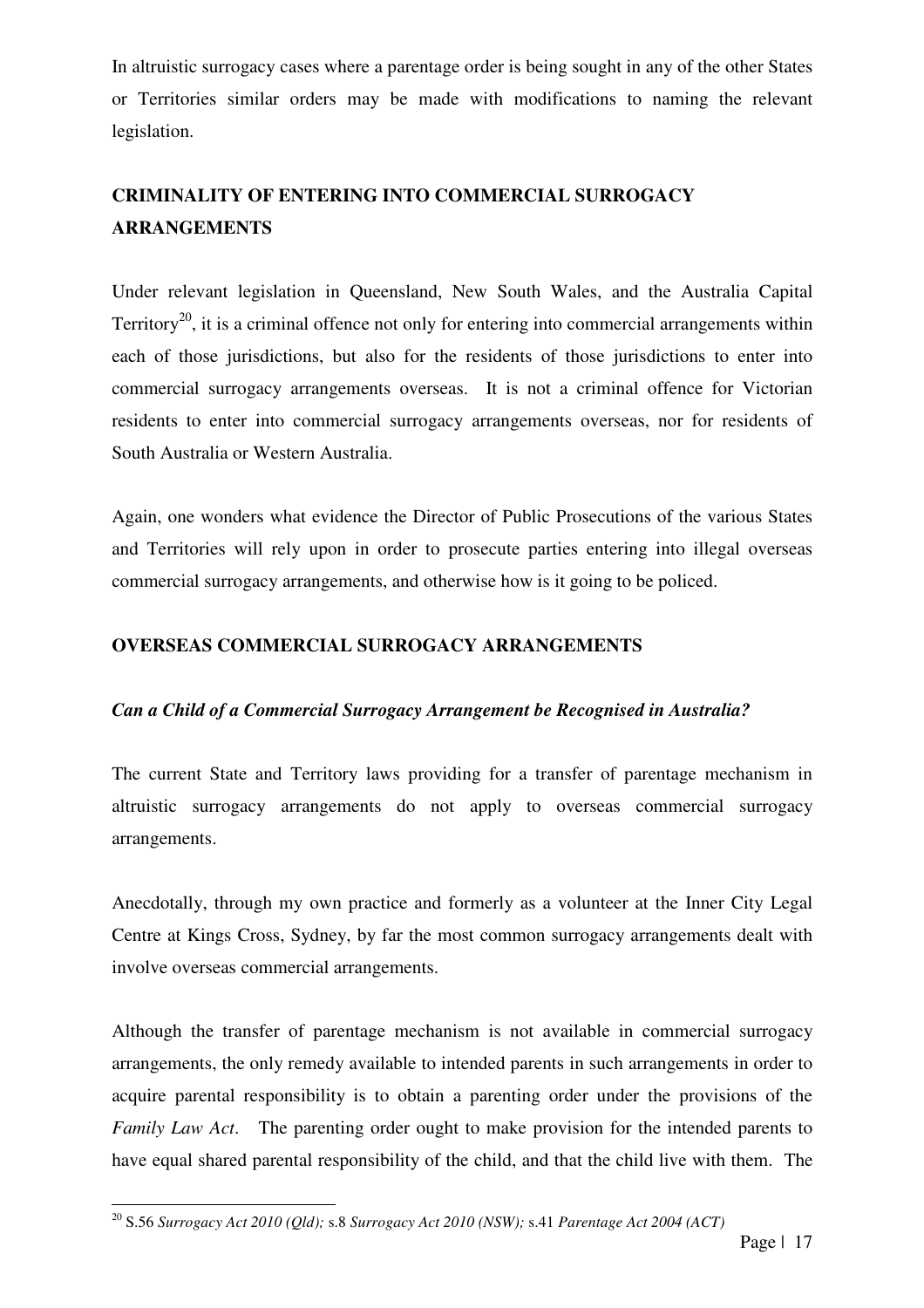parties to the order ought to be the intended parents as applicants, and the surrogate mother and her married or de facto partner as respondents.

Procedurally it is recommended that an application for a parenting order in an overseas commercial surrogacy arrangement be commenced by way of an Initiating Application with affidavit material in support of the intended parents. The affidavit material ought to set out in detail the historical facts giving rise to the surrogacy arrangement, and otherwise any relevant s60CC factors.

In practice, whether intended parents in overseas commercial surrogacy arrangements pursue parenting orders may depend upon where the commercial surrogacy arrangement took place, and whether the intended parents are an opposite sex or same sex couple. For instance, for both same sex and opposite sex couples who enter into a commercial surrogacy arrangement in California, where commercial surrogacy arrangements are not only legal but they are legally enforceable, the intended parents will be issued with a birth certificate naming them both as parents of the child regardless of whether they are a same sex or opposite sex couple. In India, where the intended parents are an opposite sex couple, they will be issued a birth certificate naming them both as parents. However, in India where the intended parents are a same sex couple, the sperm donor will be named on the birth certificate as a parent. In Thailand, a birth certificate will be issued naming the surrogate mother as a parent.

It is unlikely that most laypeople within Australian society would understand the intricacies of s60H of the *Family Law Act*. With this in mind it has been observed that where couples have entered in a commercial overseas surrogacy arrangement and have been issued a birth certificate naming both of them as parents, most do not bother following up and seeking parenting orders conferring parental responsibility upon them. It is only in places where commercial arrangements have taken place where one or both of the intended parents have been omitted from the birth certificate that we are seeing applications being made to the Family Court of Australia or the Federal Magistrates Court of Australia for parenting orders conferring parental responsibility upon the intended parents.

One recent example of an application for a parenting order to confer parental responsibility was in the case of *Dudley and Anor & Chedi*<sup>21</sup>. In this case an opposite sex couple from Queensland entered into a commercial surrogacy arrangement with a Thai woman. The application for parenting orders related to two children who were artificially conceived using

<sup>21</sup> *[2011] FamCA 502*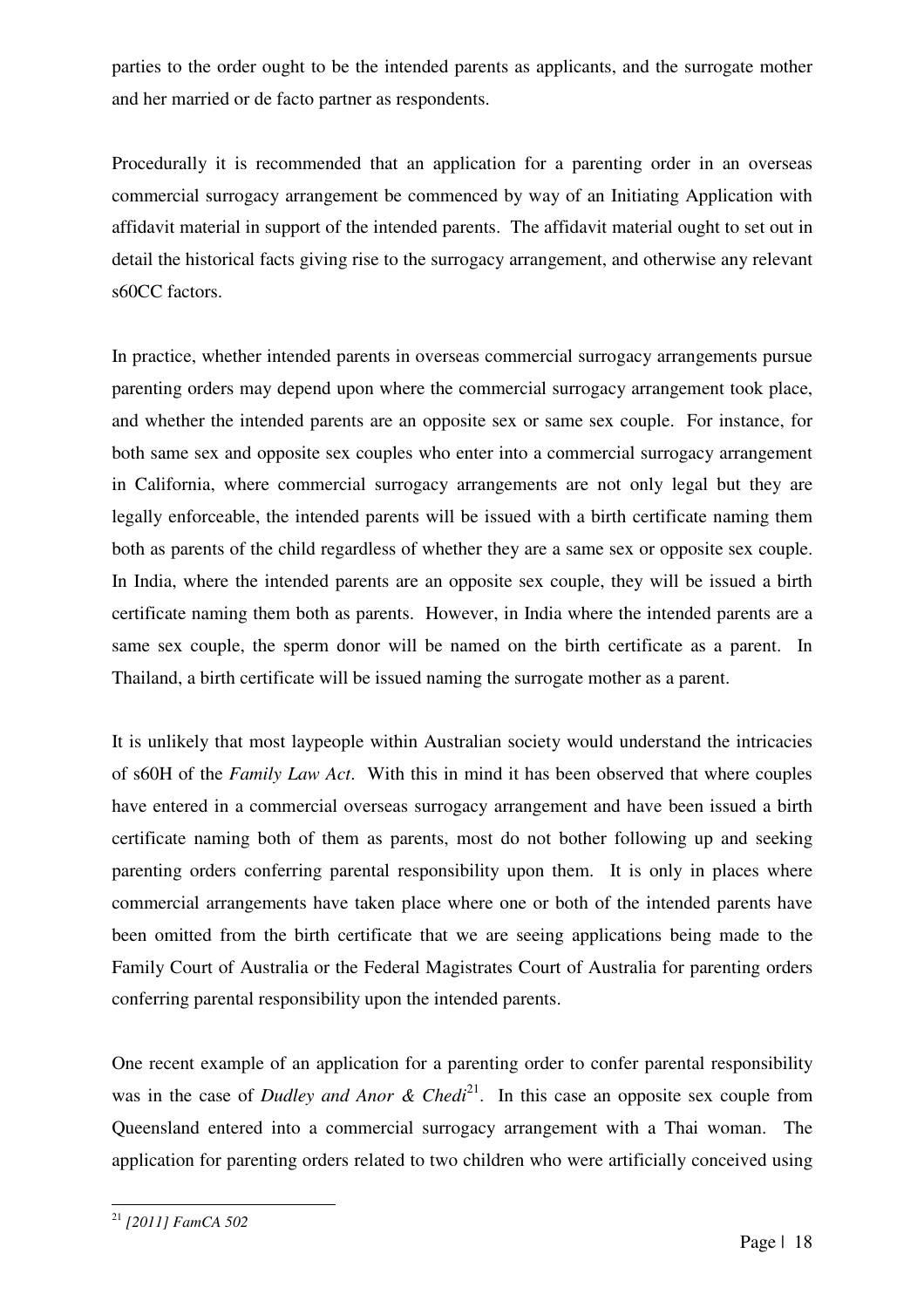the intended father's sperm donation with donated eggs from a Thai woman other than the surrogate mother. After the children were born they were taken into the care of the intended parents. The application for parenting orders was made with the consent of the surrogate mother.

In this case the Court noted that the surrogacy arrangement was entered into at a time when the now repealed *Surrogate Parenthood Act 1988 (QLD)* made it a criminal offence for Queensland residents to enter into commercial surrogacy arrangements, whether within Queensland or extra-territorially. Subsequently Queensland had passed the *Surrogacy Act 2010* (QLD) which has legalised altruistic surrogacy arrangements in Queensland whilst maintaining the illegality of commercial surrogacy arrangements, whether taken place within Queensland or extra-territorially. At paragraph 37 of the decision the Court noted as a general policy question whether or not the requested parenting orders should be made, *"… which could be perceived in some sense to sanction acts which were illegal in Queensland at the relevant time and which were against public policy…"*. At the paragraph 38 of the decision the Court stated that the paramount consideration about the orders sought is the best interests of the children. At paragraph 41 of the decision the Court decided that it was in the best interests that the intended parents have equal shared responsibility for the children. However, at paragraph 44 of the decision the Court stated that it would direct the Registrar to send a copy of the Reasons for Judgement to the office of the Director of Public Prosecutions for consideration of whether a prosecution should be instituted against the applicants.

It is difficult to reconcile the Court's finding that it is in the best interests of the children in this case to make the orders sought granting equal shared parental responsibility to the intended parents, whilst at the same time referring these people to the Director of Public Prosecutions for consideration of prosecution. How a criminal prosecution of people seeking to become parents is going to promote the best interests of the child is difficult to understand. If the intended parents in this case had been Victorian, South Australian or Western Australian residents, where it is not a criminal offence for their residents to enter into overseas commercial surrogacy arrangements, then the issue of criminality would not have arisen.

## **LAW REFORM**

Although there was an intention is to enact uniform legislation in the States and Territories around Australia to deal with altruistic surrogacy arrangements, clearly there are variations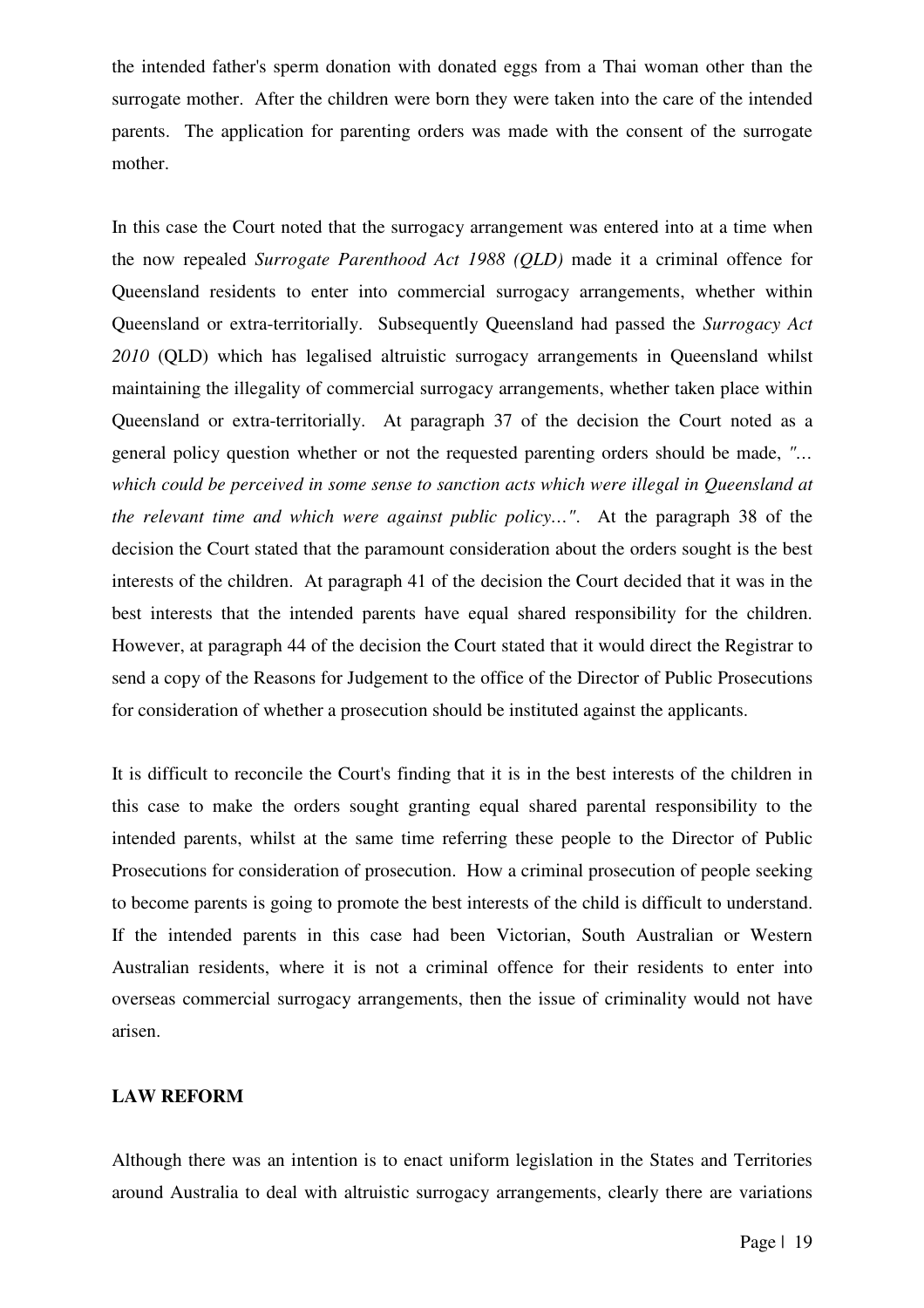between the jurisdictional requirements in the legislation of each of the States and Territories for obtaining parentage orders.

With respect to overseas surrogacy arrangements, intended parents cannot take advantage of State or Territory laws making provision for a transfer of parentage mechanism. Yet overseas commercial surrogacy arrangements anecdotally appear to be the most common form of surrogacy arrangement entered into by Australian residents. It appears the law in Australia treats commercial surrogacy arrangements as some kind of taboo, yet it does not appear that society necessarily shares that view.

The criminality of Australian residents entering into overseas commercial surrogacy arrangements does not serve any useful purpose. Consistent with the notion that in criminal law the theory of deterrence is without merit, the criminality of residents of some places in Australia of entering into overseas commercial arrangements will not deter all people determined to start a family. Anecdotally some couples are smart enough to realise that if they enter into an overseas commercial surrogacy arrangement in say a place like India, where they will be issued with a birth certificate naming them both as parents, and the birth certificate will not actually say that the child was conceived in a surrogacy arrangement, then this will be good enough evidence for them to establish their parentage without having to apply to a family law jurisdiction for parenting orders conferring parental responsibility upon them. They will also realise the risk of prosecution will be low or negligible. Otherwise, who will be policing such criminal commercial surrogacy, and what evidence will be available for any prosecution?

It is submitted that our legislature should accept the reality within society that commercial surrogacy is viewed as a real alternative option for couples to start a family who are unable to do so by conventional means for whatever reason. It is recommended that the various States and Territories repeal the criminality of entering into these overseas commercial surrogacy arrangements. In order to achieve uniformity with respect to laws creating a transfer of parentage mechanism, it is recommended that the States and Territories all confer upon the Commonwealth the power to make laws with respect to surrogacy so that it is dealt with at a Commonwealth level. It is also recommended that the transfer of parentage mechanism be available to both altruistic and commercial surrogacy arrangements, and that otherwise commercial surrogacy be legalised within Australia and carefully regulated.

#### **PART 2**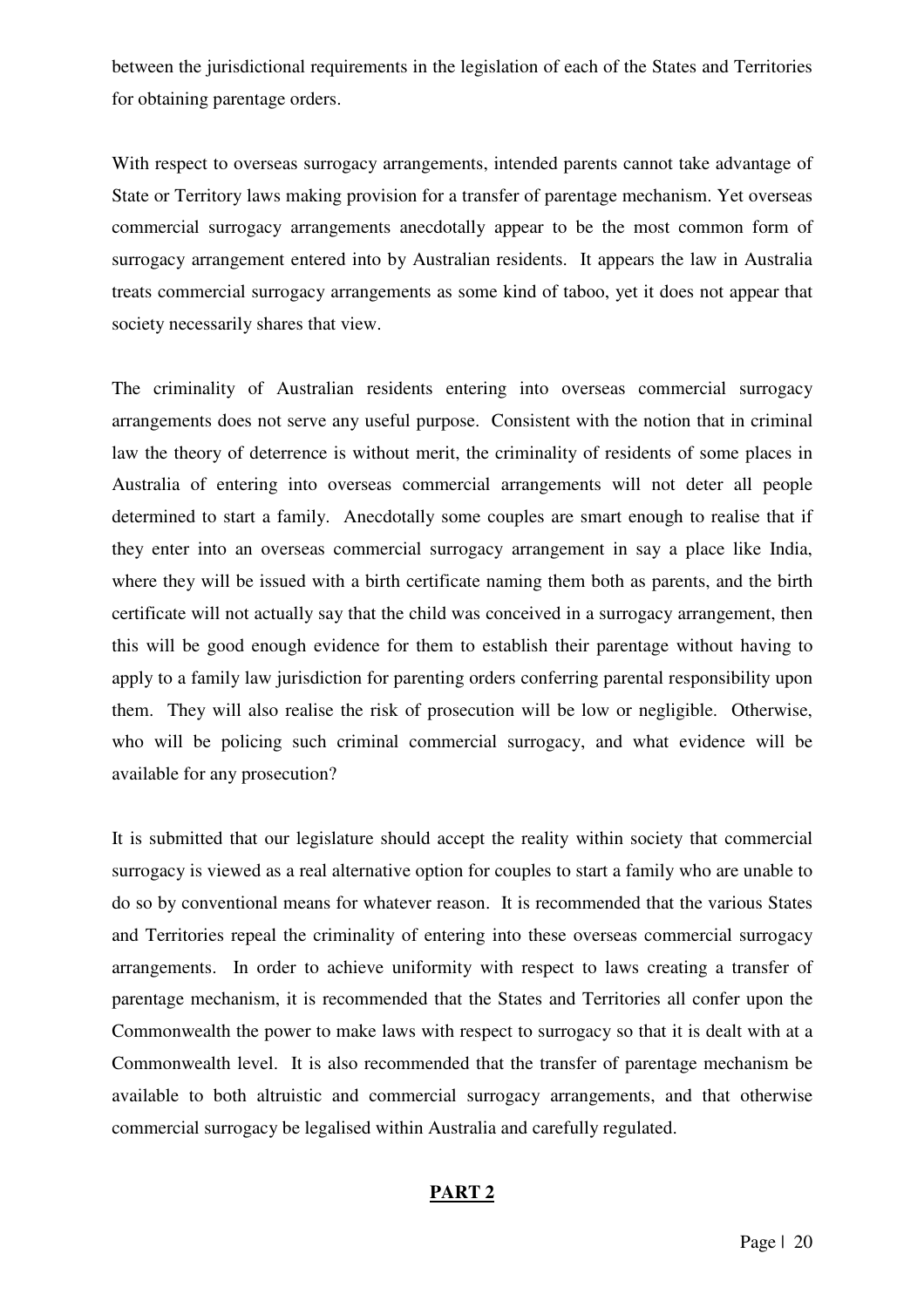## **REQUIREMENTS TO OBTAIN PARENTAGE ORDERS**

# **QUEENSLAND -** *SURROGACY ACT 2010* **(QLD)**

- Application is made not less than twenty eight days and not more than six months after the child's birth or otherwise with the Court's leave<sup>22</sup>
- The application may only be made by the two intended parents jointly, unless they are no longer a couple or one of them has died<sup>23</sup>
- The proposed order will be for the well being and in the best interest of the child<sup>24</sup>
- The child has resided with the applicants for at least twenty eight consecutive days before the day the application was made, whilst residing with the applicants when the application was made, and is residing with the applicants at the time of the hearing<sup>25</sup>
- There is evidence of the medical or social need for the surrogacy arrangement<sup>26</sup>
- The surrogacy arrangement was made after all parties obtained independent legal advice about the surrogacy arrangement and its implications<sup>27</sup>
- All parties obtained counselling from a counsellor about the surrogacy arrangement and its social and psychological implications $^{28}$
- The application is made with the consent of all parties<sup>29</sup>
- The surrogacy arrangement was made before the child was conceived and is in writing signed by all parties and is not a commercial arrangement<sup>30</sup>
- The birth mother and her spouse were at least twenty five years of age when the surrogacy arrangement was made $31$
- The applicants were at least twenty five years of age when the surrogacy arrangement was made and are resident in Oueensland<sup>32</sup>
- A surrogacy guidance report supports the making of the order<sup>33</sup>

<sup>22</sup> s21(1) *Surrogacy Act 2010* 

<sup>23</sup> ss21(4) and (5) *Surrogacy Act 2010* 

<sup>24</sup> s22(2)(a) *Surrogacy Act 2010*

<sup>25</sup> s22(2)(b) *Surrogacy Act 2010* 

<sup>26</sup> s22(2)(d) *Surrogacy Act 2010 -* s14 *Surrogacy Act 2010* provides a medical need where a woman or two women who happen to be intended parents are not able to conceive for medical reasons, or it involves a male gay couple

<sup>27</sup> s22(2)(e) *Surrogacy Act 2010*

<sup>28</sup> s22(2)(e)(ii) *Surrogacy Act 2010*

<sup>29</sup> s22(2)(e)(iii) *Surrogacy Act 2010*

<sup>30</sup> ss22(2)(e)(iv)-(vi) *Surrogacy Act 2010*

<sup>31</sup> s22(2)(f) *Surrogacy Act 2010*

<sup>32</sup> s22(2)(g) *Surrogacy Act 2010*

<sup>33</sup> s22(2)(i) *Surrogacy Act 2010* - s32 *Surrogacy Act 2010* sets out the matters that a surrogacy guidance report must address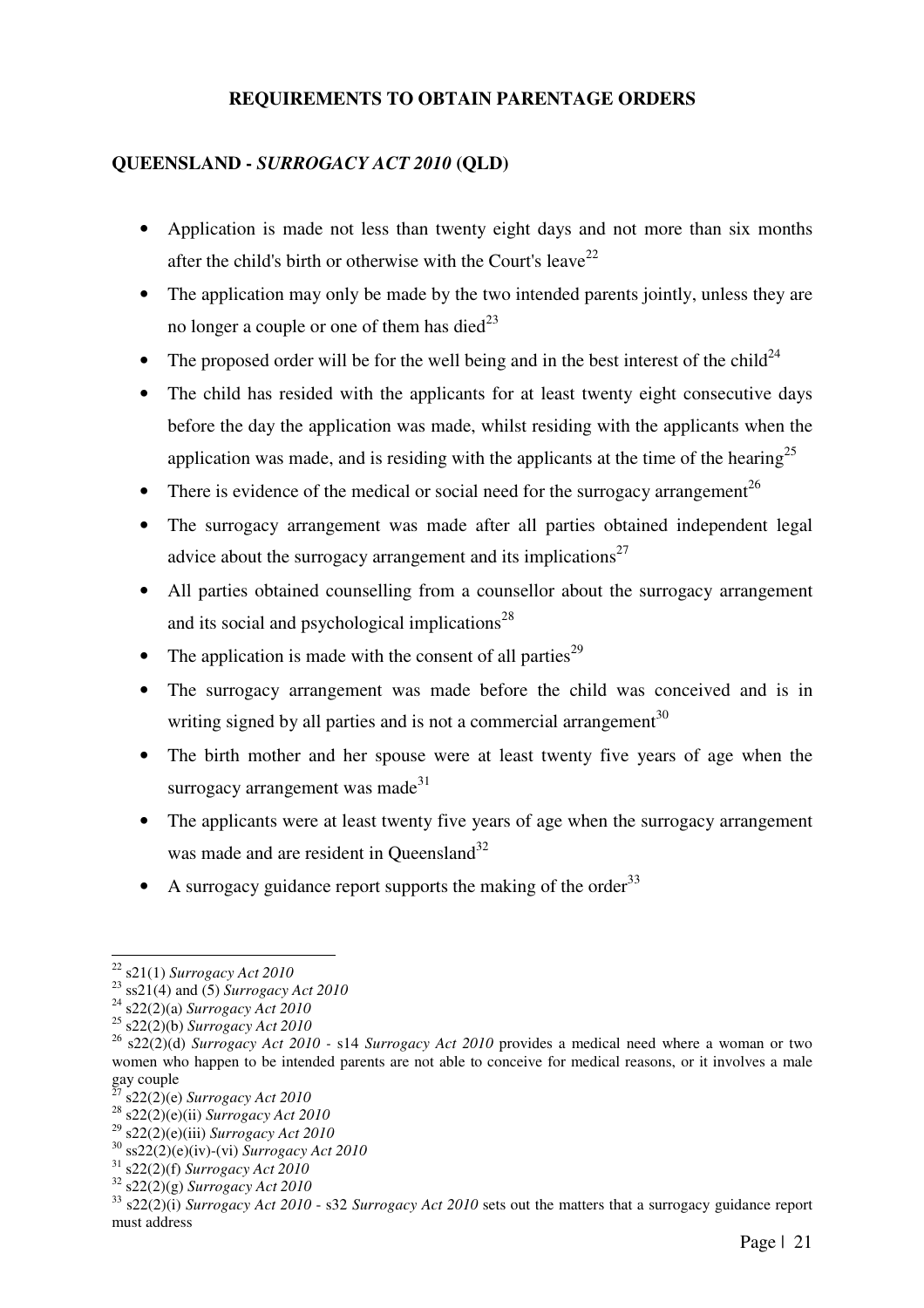- The application for the parentage order must be made not less than thirty days and not more than six months after the child's birth, if the arrangement was entered into after the commencement of the legislation on 1 March  $2011^{34}$
- The application for the parentage order may be made not more than two years after the commencement of the *Surrogacy Act 2010* on 1 March 2011 if the arrangement was entered into prior to the legislation coming into effect $35$
- The application for the parentage order is supported by a report prepared by an independent counsellor  $36$
- The Court must be satisfied that the making of the parentage order is in the best interests of the child<sup>37</sup>
- The surrogacy arrangement must be altruistic<sup>38</sup>
- The surrogacy arrangement must have taken place prior to the conception of the  $child^{39}$
- The intended parents must be a single person or a member of a couple<sup>40</sup>
- The age and wishes of the child must be considered $41$
- The surrogate mother must have been at least twenty five years of age when she entered into the surrogacy arrangement, if it is an arrangement which post-dates the commencement of the *Surrogacy Act* or alternatively that she is at least eighteen years of age when she entered into the arrangement if it was an arrangement which was entered into prior to the commencement of the  $Act^{42}$
- Each of the intended parents were at least eighteen years of age when they entered into the surrogacy arrangement<sup>43</sup>
- There is a medical or social need for the surrogacy arrangement this means that the female parties of the intended parents were unable to conceive for medical reasons, or that the intended parents are a gay male couple<sup>44</sup>
- All parties to the arrangement have consented to the order<sup>45</sup>

<sup>34</sup> s16(1) *Surrogacy Act 2010* 

<sup>35</sup> s16(2) *Surrogacy Act 2010*

<sup>&</sup>lt;sup>36</sup> s17 *Surrogacy Act 2010* - this section sets out the matters that the report is to address

<sup>37</sup> s22 *Surrogacy Act 2010*

<sup>38</sup> s23 *Surrogacy Act 2010*

<sup>39</sup> s24 *Surrogacy Act 2010*

<sup>40</sup> s25 *Surrogacy Act 2010*

<sup>41</sup> s26 *Surrogacy Act 2010* - this will most likely not be a consideration given the timeframe within which the application for the parentage order needs to be made.

<sup>42</sup> s27 *Surrogacy Act 2010*

<sup>43</sup> s28 *Surrogacy Act 2010*

<sup>44</sup> s30 *Surrogacy Act 2010*

<sup>45</sup> s31 *Surrogacy Act 2010*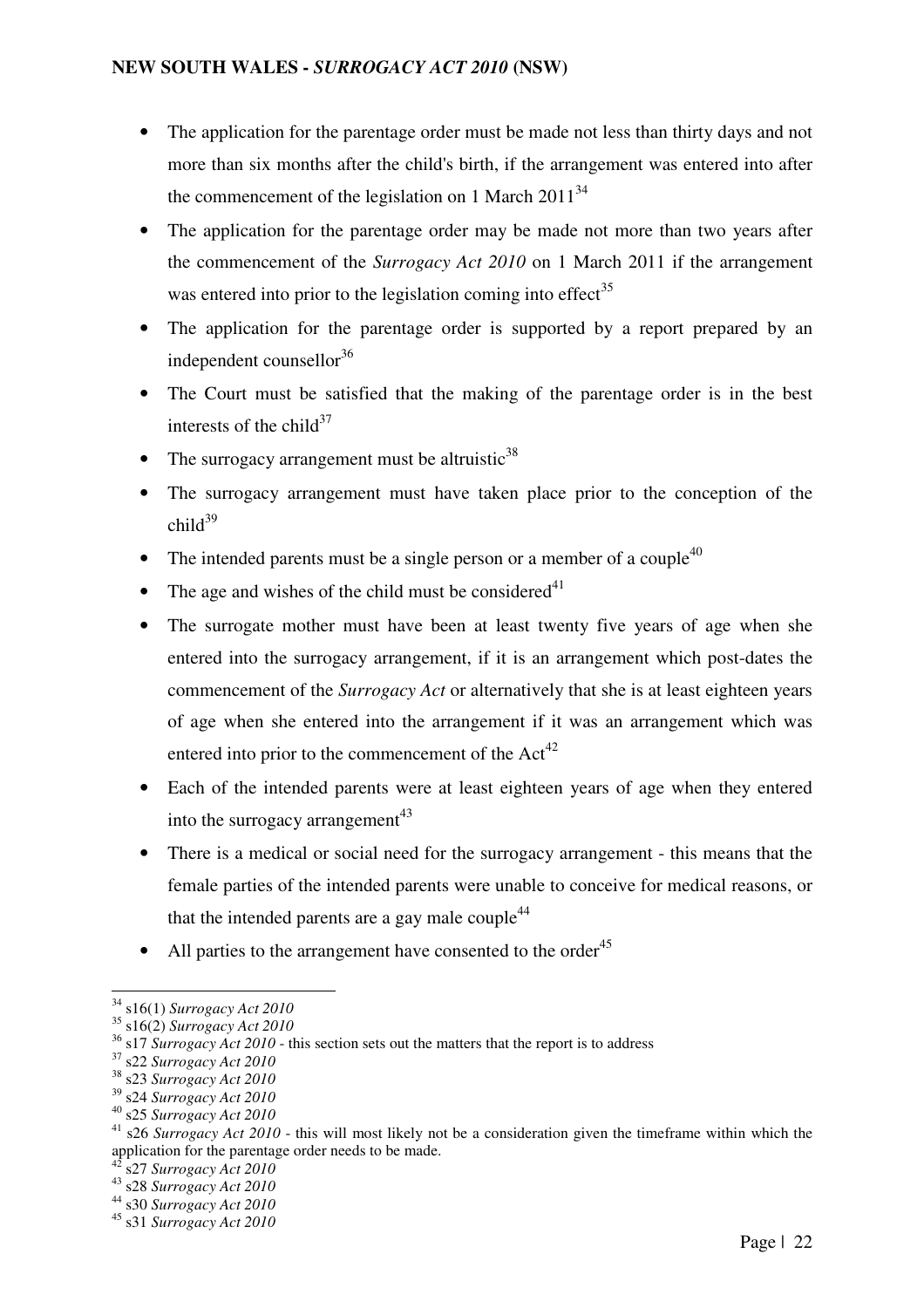- The applicants/intended parents are resident in New South Wales at the time of the hearing of the application<sup>46</sup>
- The child must be living with the applicants at the time of the hearing of the application $47$
- The surrogacy arrangement must be in writing if the arrangement was entered into after the commencement of the legislation, however this is not a requirement if the arrangement was entered into prior to the commencement of the legislation<sup>48</sup>
- All parties have received counselling from a qualified counsellor about the surrogacy arrangement and its social and psychological implications prior to entering into the surrogacy arrangement $49$
- Each of the parties have received independent legal advice about the surrogacy arrangement and its implications before entering into the surrogacy arrangement<sup>50</sup>

# **AUSTRALIAN CAPITAL TERRITORY -** *PARENTAGE ACT 2004*

- The child was conceived as a result of an artificial conception procedure carried out in the Australian Capital Territory<sup>51</sup>
- Neither birth parent of the child is the genetic parent of the child<sup>52</sup>
- There is an agreement between the parties, other than a commercial agreement, under which the intended parents have indicated their intention to apply for a parentage order about the child $^{53}$
- At least one of the intended parents is a genetic parent of the child<sup>54</sup>
- The intended parents live in the Australian Capital Territory<sup>55</sup>
- The parentage order is made with the consent of the parties<sup>56</sup>
- That the child's home is with both of the intended parents<sup>57</sup>
- Whether both intended parents are at least eighteen years of age<sup>58</sup>
- Whether it was a commercial arrangement<sup>59</sup>

<sup>46</sup> s32 *Surrogacy Act 2010*

<sup>47</sup> s33 *Surrogacy Act 2010*

<sup>48</sup> s34 *Surrogacy Act 2010*

<sup>49</sup> s35 *Surrogacy Act 2010* <sup>50</sup> s36 *Surrogacy Act 2010*

<sup>51</sup> s24(a) *Parentage Act 2004* 

<sup>52</sup> s24(b) *Parentage Act 2004*

<sup>53</sup> s24(c) *Parentage Act 2004*

<sup>54</sup> s24(d) *Parentage Act 2004*

<sup>55</sup> s24(e) *Parentage Act 2004*

<sup>56</sup> s26 *Parentage Act 2004*

<sup>57</sup> s26(3)(a) *Parentage Act 2004*

<sup>58</sup> s26(3)(b) *Parentage Act 2004*

<sup>59</sup> s26(3)(d) *Parentage Act 2004*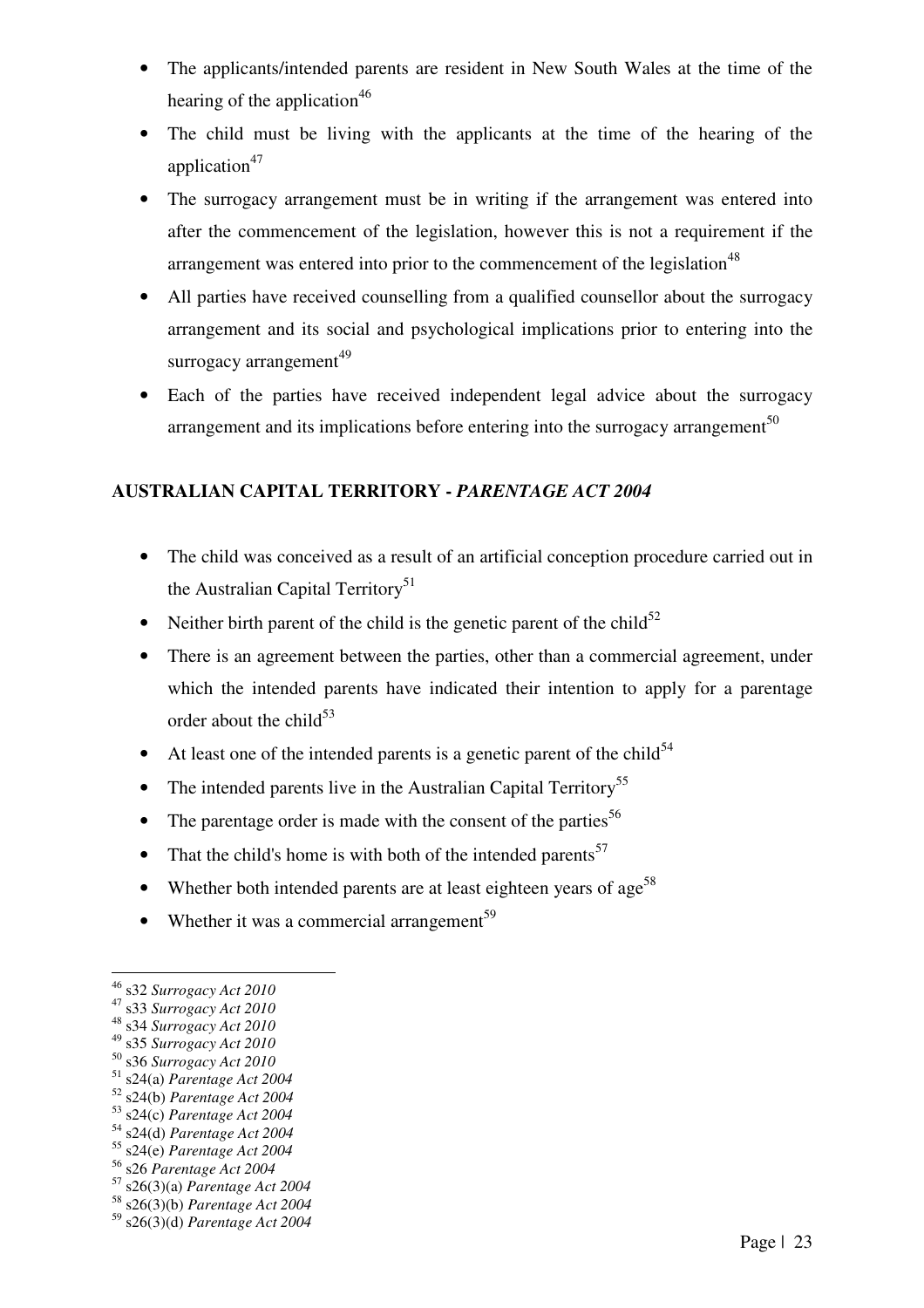• Whether all parties have received appropriate counselling and assessment from an independent counselling service $60$ 

# **VICTORIA -** *THE STATUS OF CHILDREN ACT 1974*

- The child was conceived as a result of an artificial conception procedure carried out in Victoria<sup>61</sup>
- The intended parents live in Victoria at the time of making the application<sup>62</sup>
- The application for the substituted parentage order must be made not less than twenty eight days and not more than six months after the birth of the child, or at another time with the leave of the Court<sup>63</sup>
- A copy of the child's birth certificate is filed in court<sup>64</sup>
- The Court must be satisfied that the making of the substituted parentage order is in the best interests of the child<sup>65</sup>
- If the surrogacy arrangement was commissioned with the assistance of a registered IVF clinic;
	- o then the clinic's patient review panel approved the surrogacy arrangement before it was entered into: $66$
	- o The child was living with the intended parents at the time the application was made: $67$
	- o The surrogate mother and her partner have not received any material benefit or advantage from the surrogacy arrangements - that it was an altruistic arrangement;<sup>68</sup>and
	- $\circ$  The surrogate mother consents to the making of the order<sup>69</sup>
- If the surrogate mother's partner is a party to the surrogacy arrangement, then whether the partner consents to the making of the order<sup>70</sup>
- Where the surrogacy arrangement was entered into without the assistance of a registered IVF clinic, then the following additional requirements apply:-

<sup>60</sup> s24(3)(e) *Parentage Act 2004*

<sup>61</sup> s20(1)(a) *Status of Children Act 1974* 

<sup>62</sup> s20(1)(b) *Status of Children Act 1974*

<sup>63</sup> s20(2) *Status of Children Act 1974*

<sup>64</sup> s20(3) *Status of Children Act 1974*

<sup>65</sup> s22(1)(a) *Status of Children Act 1974*

<sup>66</sup> s22(1)(b) *Status of Children Act 1974*

<sup>67</sup> s22(1)(c) *Status of Children Act 1974*

<sup>68</sup> s22(1)(d) *Status of Children Act 1974*

<sup>69</sup> s22(1)(e) *Status of Children Act 1974* <sup>70</sup> s22(3) *Status of Children Act 1974*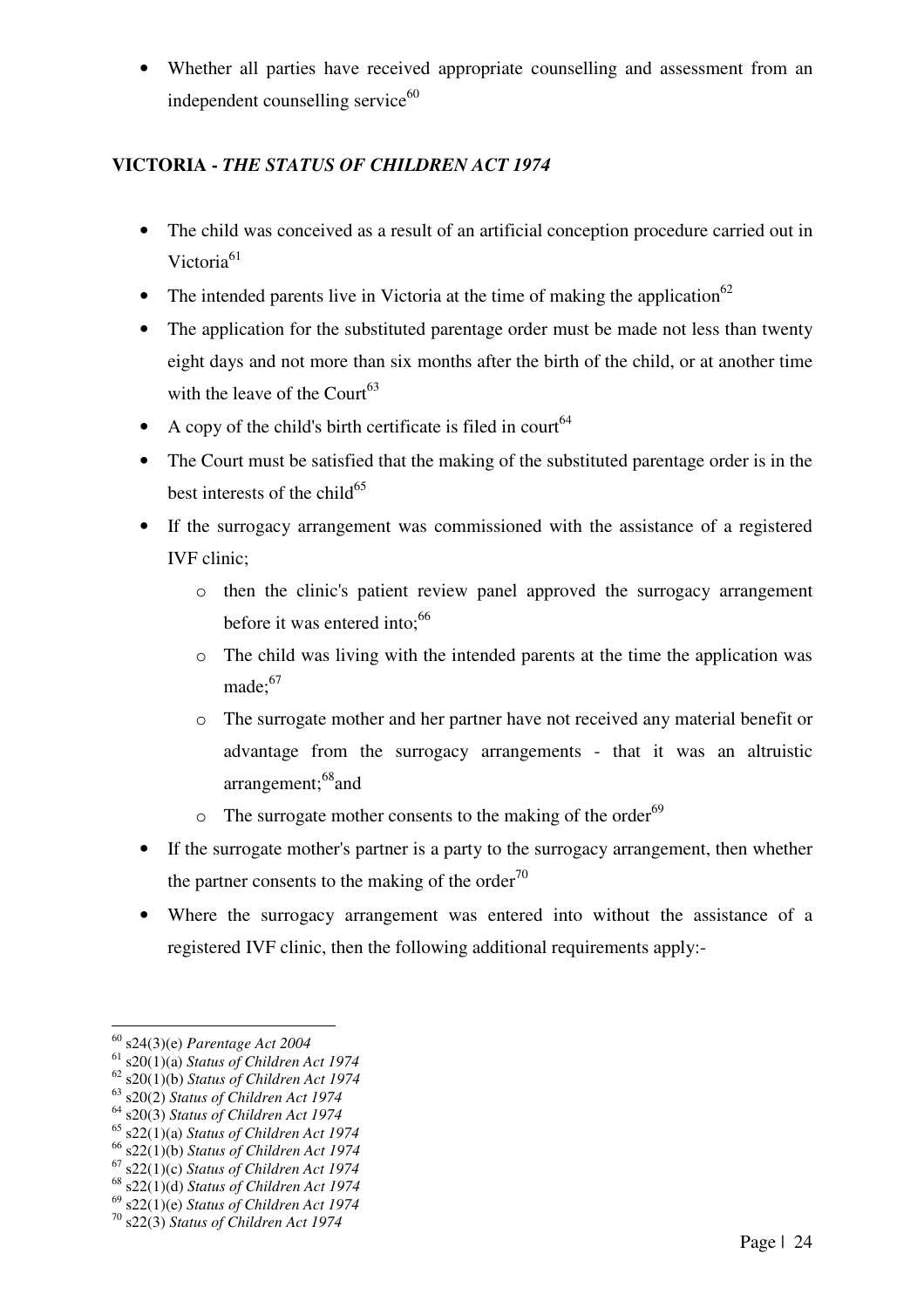- o That the surrogate mother was at least twenty five years old before entering into the arrangement<sup>71</sup>; and
- o That the intended parents, the surrogate mother, and her partner have received counselling about the social and psychological implications of making the substituted parentage order, and counselling about the implication of the relinquishment of the child on the relationship between the surrogate mother an the child once the substituted parentage order is made, and obtaining information about the legal consequences of the making of the substituted parentage order $^{72}$

# **SOUTH AUSTRALIA -** *FAMILY RELATIONSHIPS ACT 1975*

- The child is domiciled in South Australia<sup>73</sup>
- The child was conceived as a result of an artificial conception procedure carried out in South Australia<sup>74</sup>
- One of the following applies:
	- o The husband of the surrogate mother is not presumed to be the parent of the  $child^{75}$
	- $\circ$  The sperm donor for the child was not the surrogate mother's husband<sup>76</sup>; or
	- o The artificial conception procedure was carried out in circumstances in compliance with the Regulations to this  $Act^{77}$
- The Court must not make a parentage order unless satisfied that both the surrogate mother and the sperm donor, with a full understanding of what is involved, agree to the making of the order<sup>78</sup>
- In deciding whether to make a parentage order the Court may take into account anything it considers relevant<sup>79</sup>
- The parties entered into a recognised surrogacy agreement<sup>80</sup>
- The parties to the agreement are the surrogate mother, and if she is married her husband, and the commissioning parents $81$

<sup>71</sup> s23(2)(a) *Status of Children Act 1974*

<sup>72</sup> s23(2)(b) *Status of Children Act 1974*

<sup>73</sup> s10EA(1)(a) *Family Relationships Act 1975*

<sup>74</sup> s10EA(1)(b) *Family Relationships Act 1975*

<sup>75</sup> s10EA(1)(c)(i) *Family Relationships Act 1975*

<sup>76</sup> s10EA(1)(c)(ii) *Family Relationships Act 1975*

<sup>77</sup> s10EA(1)(c)(iii) *Family Relationships Act 1975*

<sup>78</sup> s10EA(3) *Family Relationships Act 1975*

<sup>79</sup> s10EA(5) *Family Relationships Act 1975*

<sup>80</sup> s10HA(2) *Family Relationships Act 1975*

<sup>81</sup> s10HA(2)(b)(i) *Family Relationships Act 1975*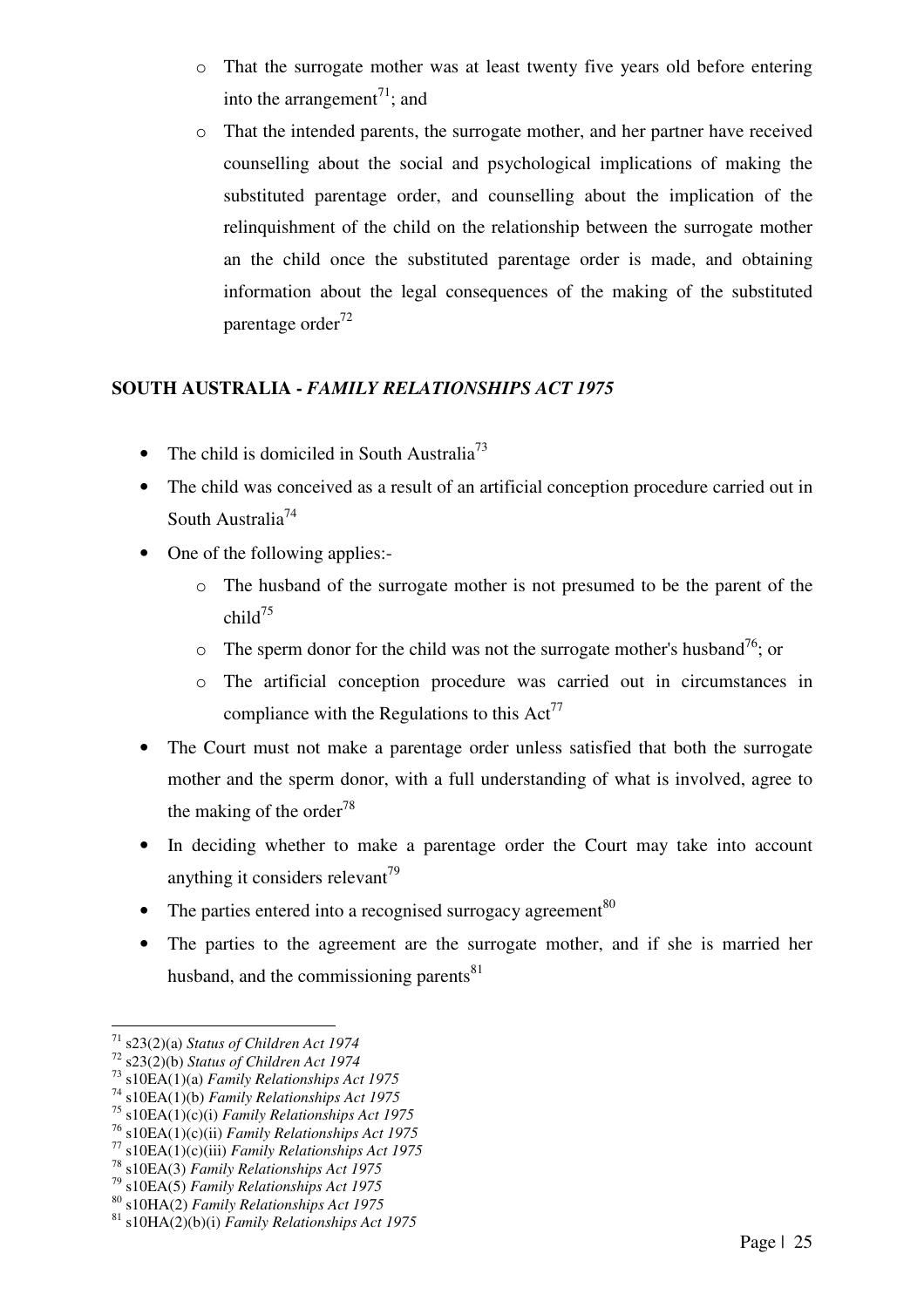- All the parties to the agreement are at least eighteen years  $\text{old}^{82}$
- The commissioning parents are legally married or have cohabited continuously together in a de facto relationship for a period of three years immediately preceding the date of the agreement, or for periods aggregating not less than three years during the period of four years immediately preceding the date of the agreement  $83$
- The commissioning parents are domiciled in South Australia<sup>84</sup>
- Either the female commissioning parent is or appears to be infertile, or there appears to be a risk that a serious genetic defect, serious disease or serious illness will be transmitted to a child born to the female commissioning parent  $85$
- The surrogate mother has been assessed by and approved as a surrogate by a counselling service<sup>86</sup>
- The surrogate mother and both commissioning parents each have a certificate issued by a counselling service that states that the parties have received counselling about the personal and psychological issues that may rise in connection with the surrogacy arrangement and that in the opinion of the counsellor who undertook the counselling the proposed surrogacy agreement would not jeopardise the welfare of any child born as a result of the pregnancy that forms the subject of the agreement  $87$
- The agreement states that the parties intend that the pregnancy is to be achieved via the use of a fertilisation procedure carried out in South Australia, and that at least one of the commissioning parents will provide the DNA for the child<sup>88</sup>
- The surrogacy arrangement is an altruistic arrangement<sup>89</sup>
- The surrogacy agreement states that the parties intend the commissioning parents will apply for a parentage order after the child is born<sup>90</sup>

# **WESTERN AUSTRALIA -** *SURROGACY ACT 2008*

- The intended parents reside in Western Australia and at least one of them has reached twenty five years of  $\text{age}^{91}$
- When the surrogacy arrangement was entered into, or after that time but before the application was made the intended parents are an opposite sex couple who are in a

<sup>82</sup> s10HA(2)(b)(ii) *Family Relationships Act 1975*

<sup>83</sup> s10HA(2)(b)(iii) *Family Relationships Act 1975*

<sup>84</sup> s10HA(2)(b)(iv) *Family Relationships Act 1975*

<sup>85</sup> s10HA(2)(b)(v) *Family Relationships Act 1975*

<sup>86</sup> s10HA(2)(b)(vi) *Family Relationships Act 1975*

<sup>87</sup> s10HA(2)(b)(vii) *Family Relationships Act 1975*

<sup>88</sup> s10HA(2)(b)(viii) *Family Relationships Act 1975*

<sup>89</sup> s10HA(2)(b)(ix) *Family Relationships Act 1975*

<sup>90</sup> s10HA(2)(b)(x) *Family Relationships Act 1975*

<sup>91</sup> s19(1)(a) *Surrogacy Act 2008*